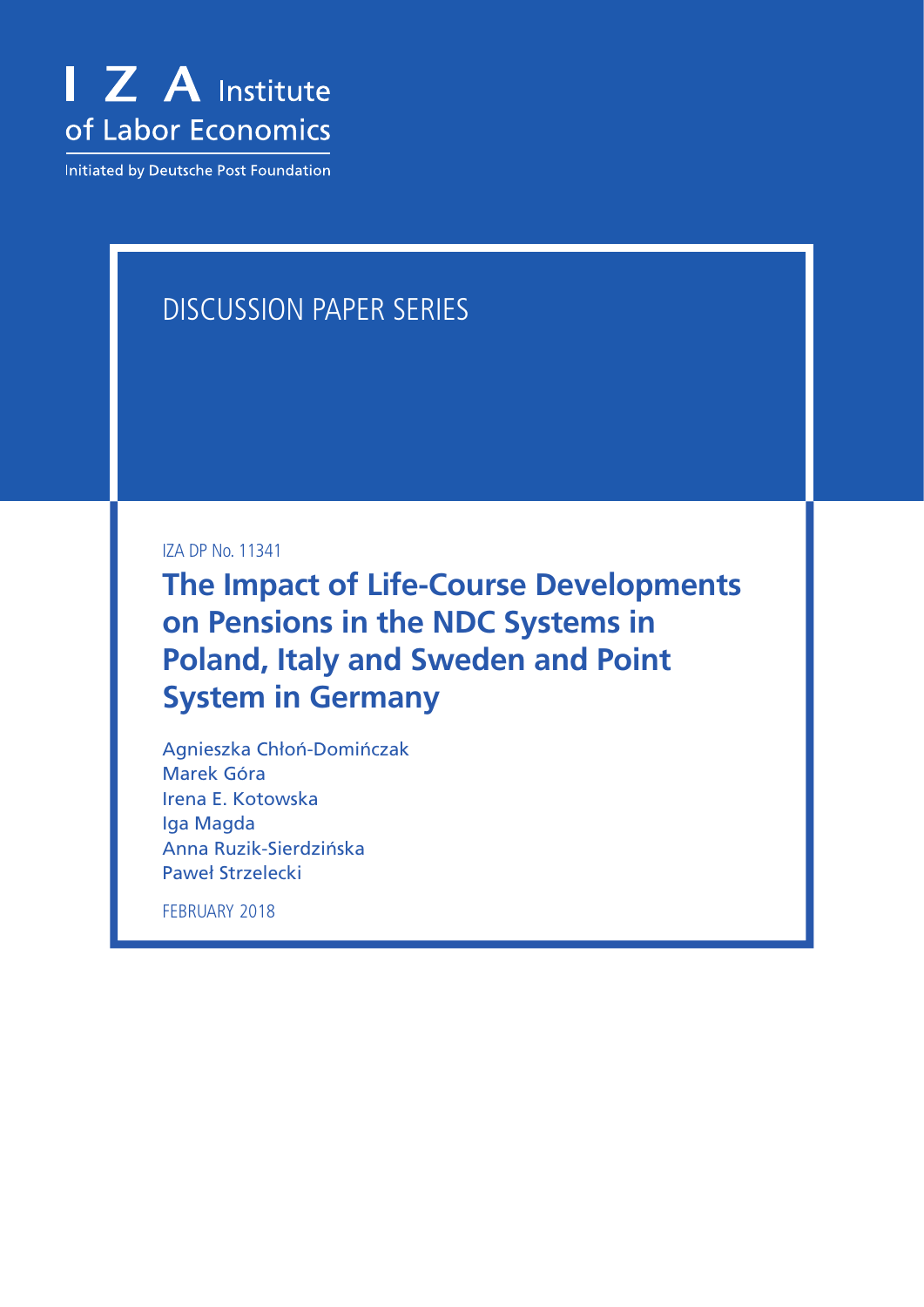

Initiated by Deutsche Post Foundation

# DISCUSSION PAPER SERIES

IZA DP No. 11341

**The Impact of Life-Course Developments on Pensions in the NDC Systems in Poland, Italy and Sweden and Point System in Germany**

**Agnieszka Chłoń-Domińczak** *Warsaw School of Economics*

**Marek Góra** *Warsaw School of Economics and IZA*

**Irena E. Kotowska** *Warsaw School of Economics*

FEBRUARY 2018

**Iga Magda** *Warsaw School of Economics*

**Anna Ruzik-Sierdzińska** *Warsaw School of Economics*

**Paweł Strzelecki** *Warsaw School of Economics*

Any opinions expressed in this paper are those of the author(s) and not those of IZA. Research published in this series may include views on policy, but IZA takes no institutional policy positions. The IZA research network is committed to the IZA Guiding Principles of Research Integrity.

The IZA Institute of Labor Economics is an independent economic research institute that conducts research in labor economics and offers evidence-based policy advice on labor market issues. Supported by the Deutsche Post Foundation, IZA runs the world's largest network of economists, whose research aims to provide answers to the global labor market challenges of our time. Our key objective is to build bridges between academic research, policymakers and society.

IZA Discussion Papers often represent preliminary work and are circulated to encourage discussion. Citation of such a paper should account for its provisional character. A revised version may be available directly from the author.

**IZA – Institute of Labor Economics**

| Schaumburg-Lippe-Straße 5-9 | Phone: +49-228-3894-0       |             |
|-----------------------------|-----------------------------|-------------|
| 53113 Bonn, Germany         | Email: publications@iza.org | www.iza.org |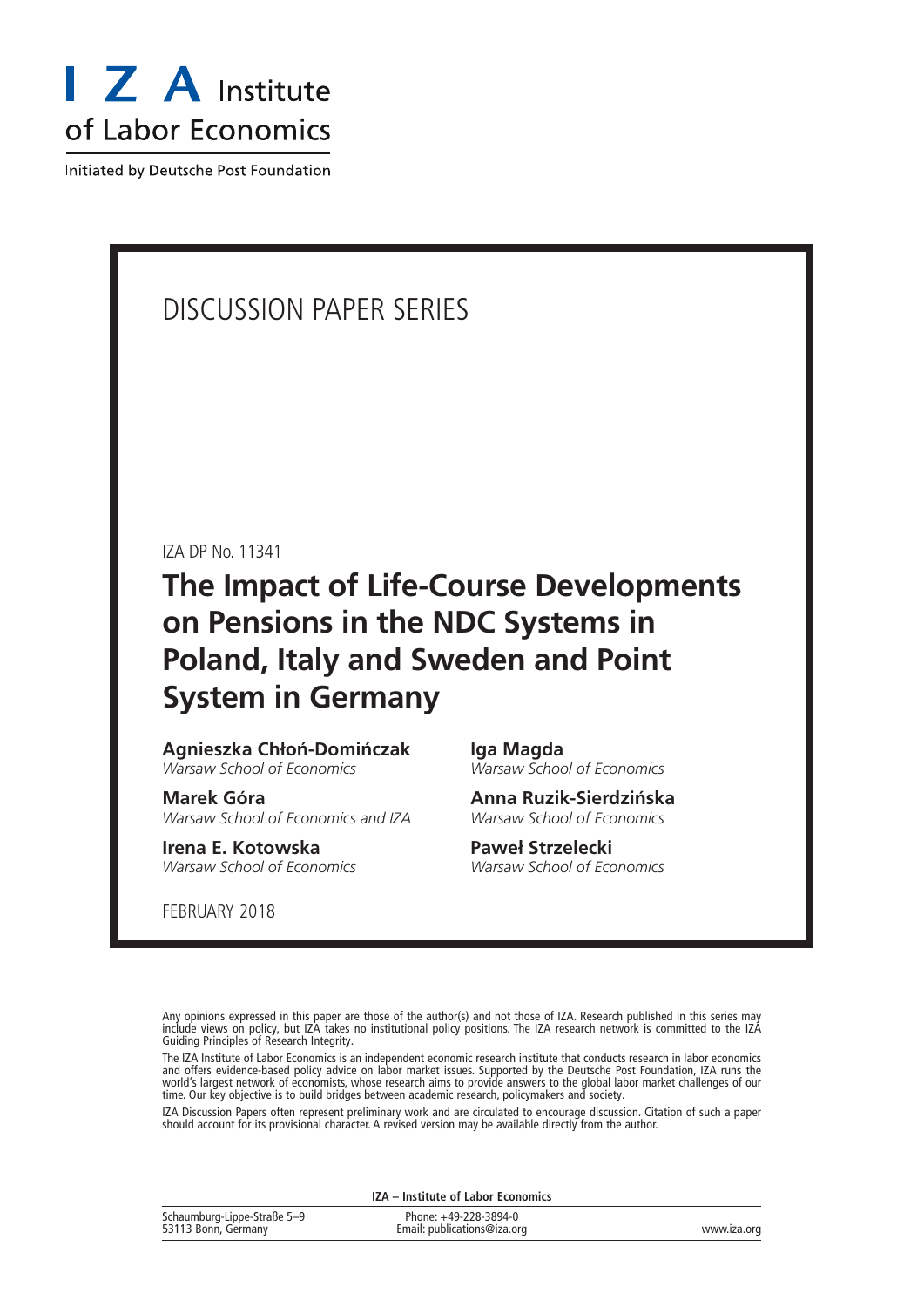# ABSTRACT

# **The Impact of Life-Course Developments on Pensions in the NDC Systems in Poland, Italy and Sweden and Point System in Germany\***

Old-age pensions in the NDC systems reflect the accumulated lifetime labour income. Interrupted careers and differences in the employment rates, particularly between men and women will have a significant impact on pension incomes in NDC countries. In the paper, we compare the labour market developments in four countries: Germany, Italy, Poland, and Sweden. There are pronounced differences in the labour market participation in the four countries: high levels of employment in Germany and Sweden are in contrast with low levels of employment in Italy and Poland. In the latter two countries, there is also a large gender gap in the labour market participation and employment pathways. Lower employment rates and gender pay gaps, as well as country-specific employment paths are important causes of differences in expected pension levels, but there are also differences due to the design of pension system and demographic developments. Prolonging working lives and reducing gender gaps in employment and pay, particularly for those at risk of interrupted careers, is key to ensure decent old-age pensions in the future. We argue that the pension systems' design modifications that weaken the link between contribution and benefits would not solve the challenge of providing adequate old-age pensions to people with interrupted careers. On the contrary, it would make the pension systems less sustainable, while the problem would be more challenging in the future.

**JEL Classification:** D15, H55, J16, J26, J31 **Keywords:** NDC, old-age pensions, lifetime labour income, gender pay gap, interrupted carriers, sequence analysis, employment path

#### **Corresponding author:** Marek Góra

Warsaw School of Economics (SGH) Aleja Niepodleglosci 162 02-554 Warszawa Poland E-mail: Marek.Gora@sgh.waw.pl

<sup>\*</sup> Prepared for the III NDC pensions conference in Rome on 5-6 October 2017. The paper profited from valuable comments and suggestions received from experts during the conference.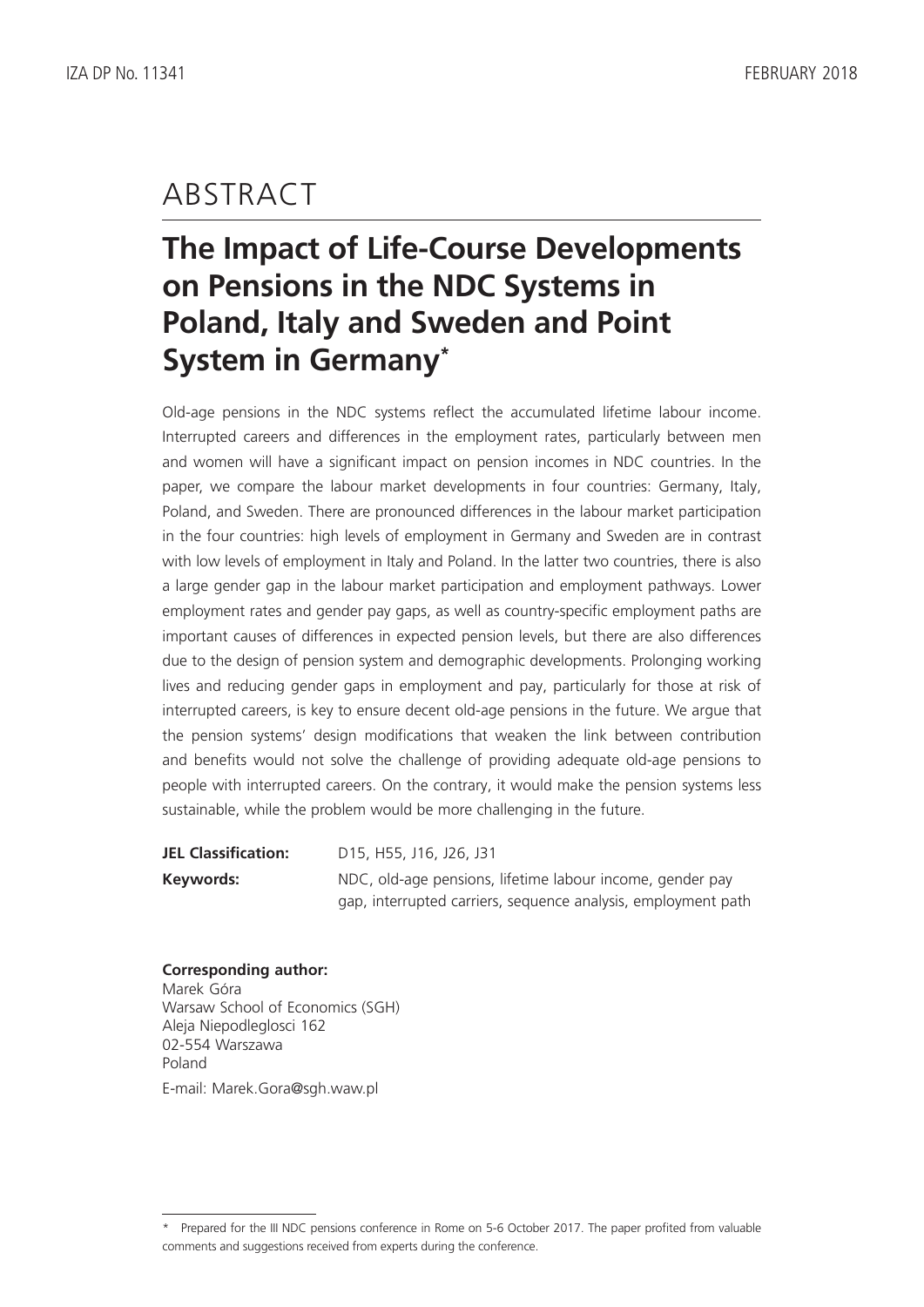# **Table of Contents**

| 1 <sub>1</sub> |      | Labour market differences: what can we learn from the recent developments?5     |  |
|----------------|------|---------------------------------------------------------------------------------|--|
|                | 1.1. |                                                                                 |  |
|                | 1.2. |                                                                                 |  |
|                | 1.3. | Employment and wages combined: the gender gap on the labour market  17          |  |
|                | 1.4. |                                                                                 |  |
|                | 1.5. | Employment paths: are there distinct employment patterns in the countries?  19  |  |
|                | 1.6. | Job satisfaction of workers 50+: differences between men and women 26           |  |
|                | 1.7. |                                                                                 |  |
| 2.             |      |                                                                                 |  |
|                |      |                                                                                 |  |
|                |      |                                                                                 |  |
|                |      | 2.3. Impact of employment paths and pension system design on theoretical future |  |
|                |      |                                                                                 |  |
| 3.             |      |                                                                                 |  |
|                |      |                                                                                 |  |
|                |      |                                                                                 |  |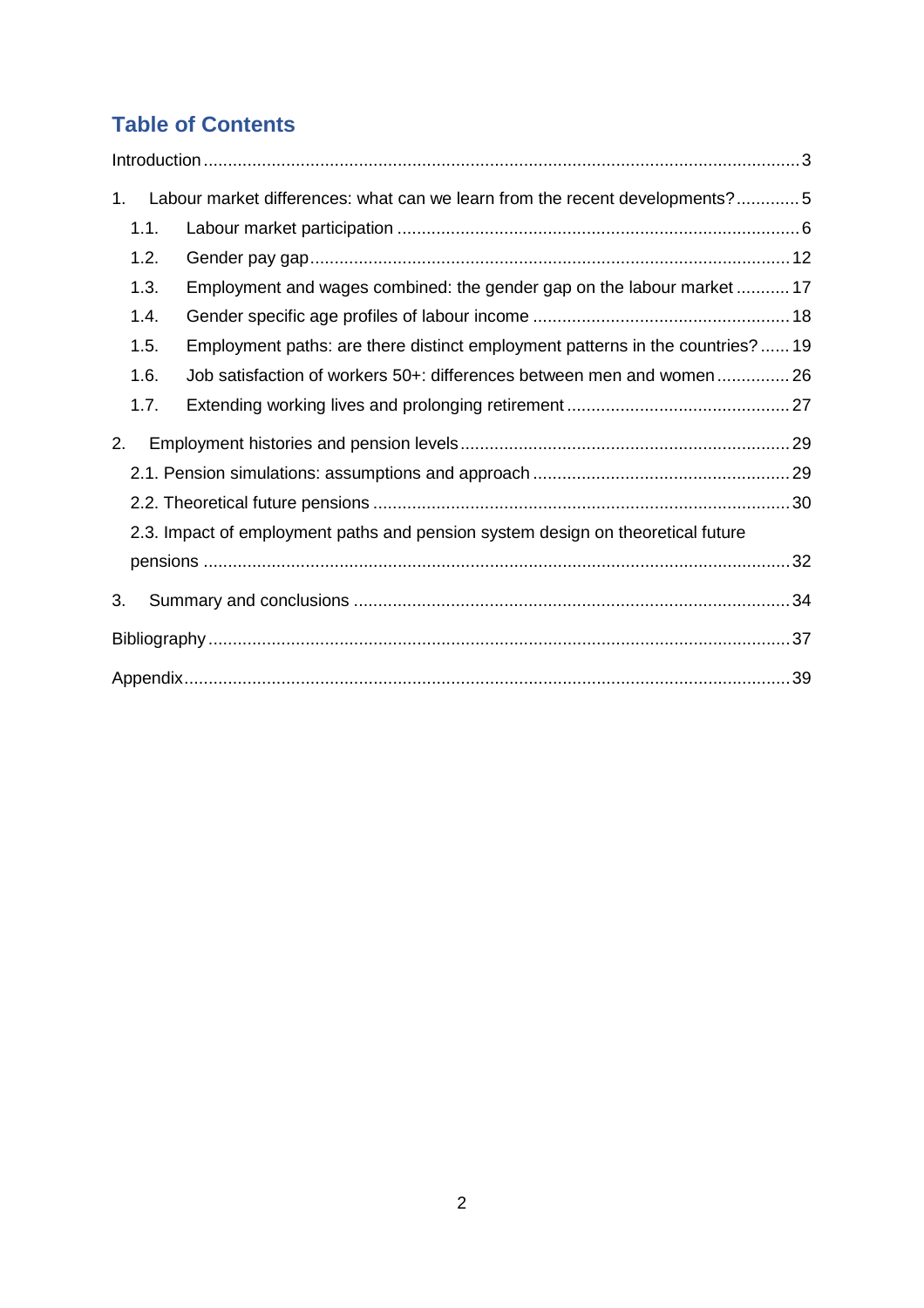## <span id="page-4-0"></span>Introduction

 $\ddot{\phantom{a}}$ 

The pension system and the labour market are two sides of the same coin. In pre-paid pension systems contributions paid by workers matter for their future pensions.<sup>[1](#page-4-1)</sup> In the case of NDC and FDC systems, the link between contributions and benefits is very close. In other types of pension systems, such as NDB and FDB schemes the link to contributions is partial and depends on the benefit formula design. Consequently, the insured hardly understand the link and commonly perceive contributions as quasi-taxes. In tax-financed, typically flat-rate pensions, such as for example social pensions there is no link between contributions and pension benefits at the individual level. A lack of a direct individual link between contributions and pensions can lead to efficiency losses, weaker incentives to prolong working life and increases exposure of the pension systems to stronger political pressures. If the link is individualised, the life-course developments have a direct impact on the future pension levels.

Pension wealth losses due to interrupted or broken careers lead to lower expected benefits. For example, according to OECD (2015) estimates, women from OECD countries who earn the average wage and interrupt their career for five years to care for two young children would lose, on average, 4% of their pension income. Germany stands out with the steepest decline in pension entitlements, at 11%, while in Italy it amounts to 10%. The relative loss in pension entitlements in Germany is similar at different earnings levels and even larger for a ten-year career interruption, with pension entitlements falling by more than 20% (OECD, 2015). Therefore, evaluation impacts of employment careers on pension income can help to design flexible interventions on the labour market aimed at reduction of risks to leave a job for a long period. This policy measures are of high relevance in the pension systems that have a close link between contributions and benefits, such as NDC schemes.

The aim of the paper is to investigate how different employment patterns over the life course impact on the expected pension levels. For that purpose, we look at three countries that have implemented NDC systems i.e. Italy, Poland and Sweden as well as at Germany that has a point system also providing a link between lifetime wages and pension levels.

The four countries are different with respect to their pension system designs<sup>[2](#page-4-2)</sup>, but more importantly they differ in terms of their labour market characteristics, including employment

<span id="page-4-1"></span><sup>1</sup> Pre-paid means contribution financed as opposed to tax-financed (see: Góra and Palmer 2017).

<span id="page-4-2"></span><sup>2</sup> See for example (Chłoń-Domińczak, Franco, and Palmer 2012) for the comparison of NDC pension systems design in Sweden, Italy, Poland and Latvia.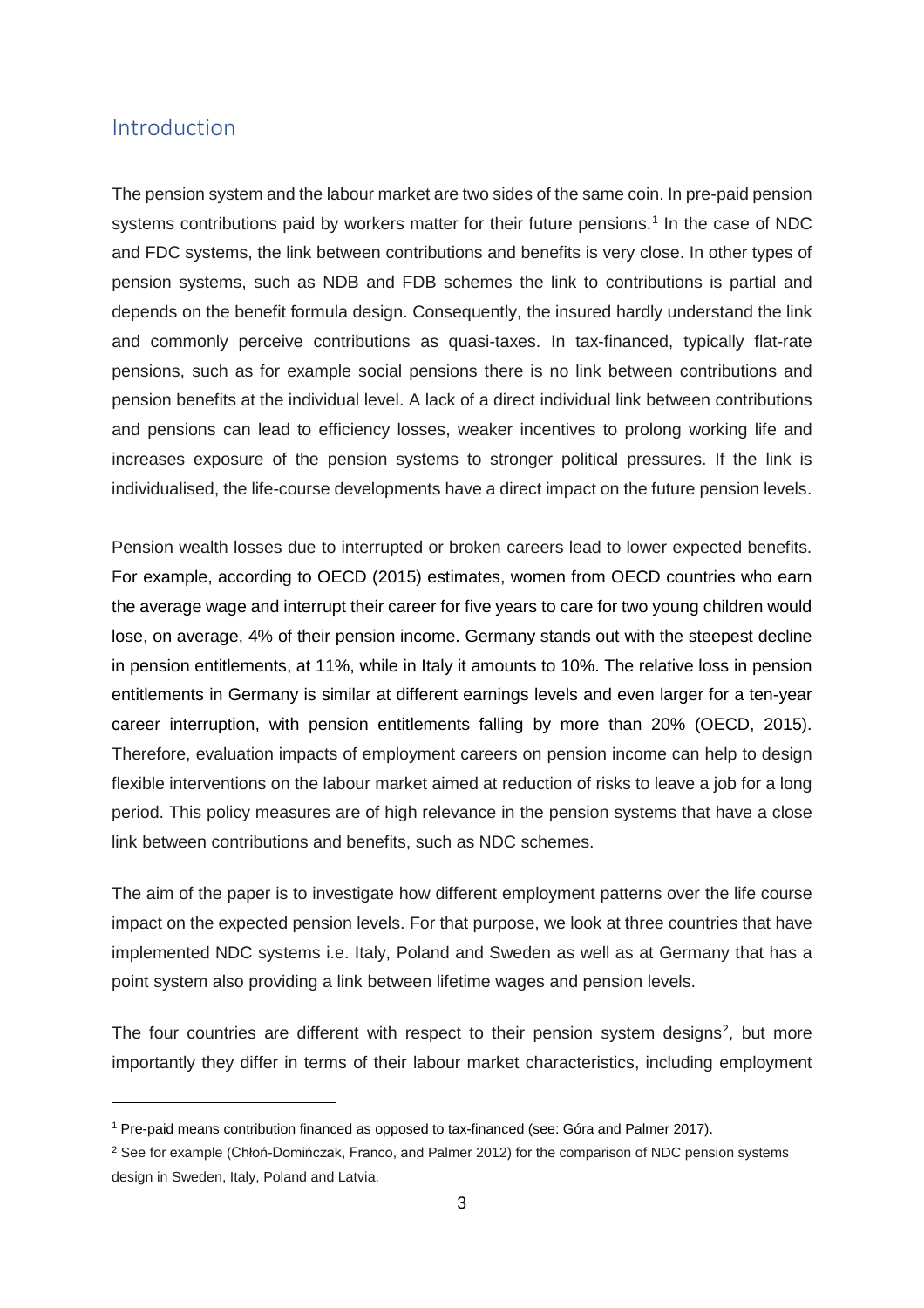rates and wage levels in general and specified for selected group of workers, particularly for men and women. However, so far a majority of the comparative studies focused on the expected outcomes of pension systems, which have been simulated by use of similar assumptions on the working careers (i.e. Pensions at a Glance reports (OECD 2015), or Pension Adequacy Reports (European Commission 2015)).

We see differences in the working histories among countries. The average contributory period expected in 2060 ranges from 41.5 years in Sweden, through 37.6 years in Poland to 37.3 years in Italy, according to the 2015 AWG report.<sup>[3](#page-5-0)</sup> Men usually work longer than women do. They also have higher wages.

Therefore, in this paper we aim to analyse how different developments of working lives of men and women in the four countries impact their pension income. In particular, we aim to answer two sets of questions. The first set focuses on labour market characteristics and covers the following questions:

- How do employment rates, wages and labour incomes differ for men and women of different age?
- What are the differences and similarities in the working histories of workers in the four countries?
- What are the patterns of full and interrupted careers for men and women in the four countries?
- What is the assessment of job quality by country and sex?

The second set refers to the pension system outcomes:

 $\overline{a}$ 

- How do different patterns of working histories affect the expected levels of pensions under NDC and point systems?
- Can people with similar life-course developments expect similar outcomes in terms of pensions in different countries?
- How do pension levels differ between countries due to the pension system design, life expectancy or labour market characteristics?
- What kind of employment histories lead to the poverty risk at the old age? What is the risk to experience such employment histories in the countries considered?

<span id="page-5-0"></span><sup>3</sup> Until 2060 working careers may need to be much longer. We use projections based on the current values to have a point of reference.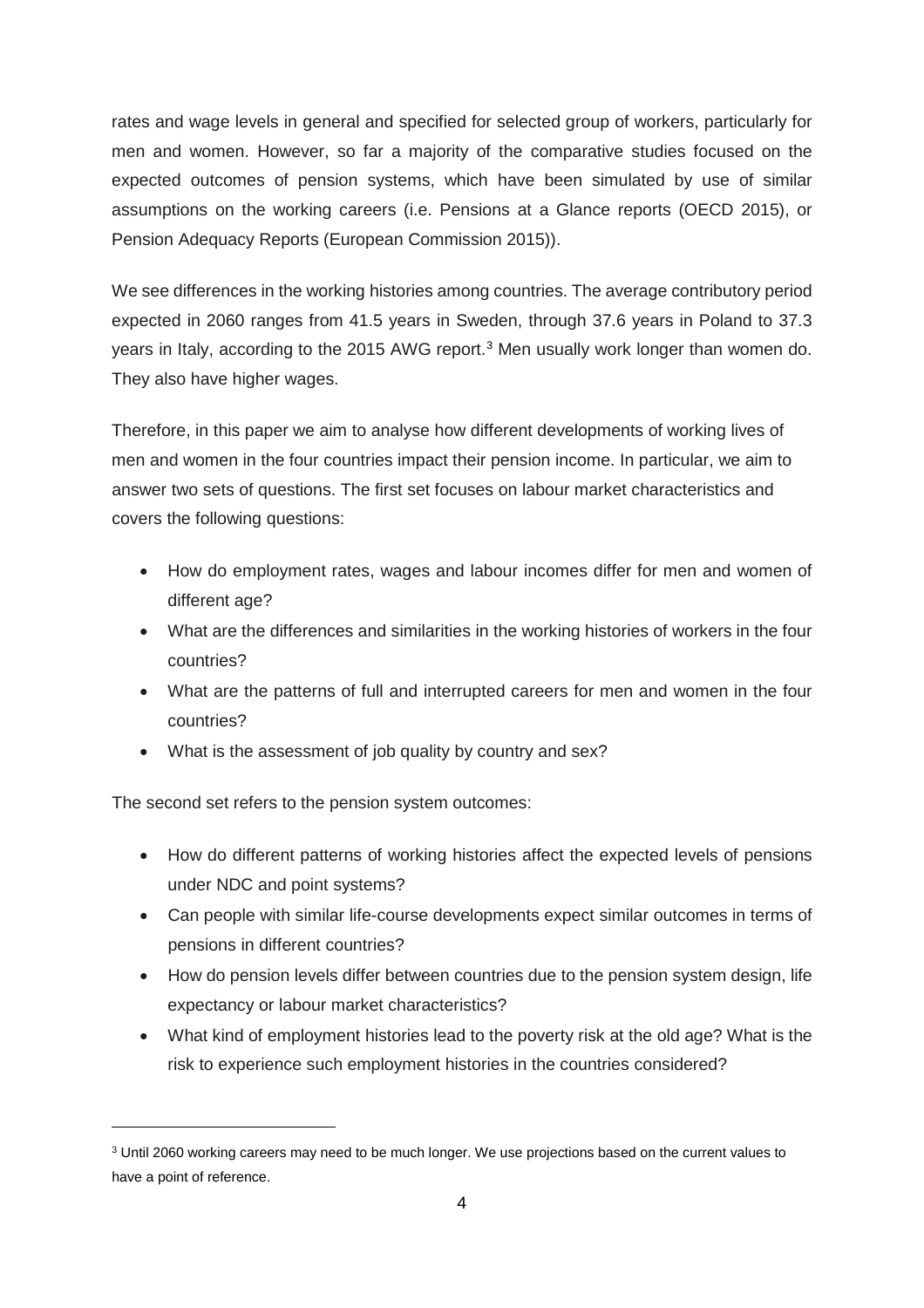The paper has two main sections. In the first one, we provide current evidence of the labour market developments, with a particular focus on the differences between men and women by age. We look at the gender gap in pay and employment and their changes after 2000, making use of the data from the Labour Force Survey and European Structure of Earnings Survey. We also compare the stylised lifetime labour income of men and women assessed by use of the National Transfer Accounts methodology (Istenic and Sambt 2016). Then, we identify the distinct groups of workers depending on their employment histories collected in the SHARE survey to identify groups of workers with "interrupted" and "full" careers. Finally, we also look at the job satisfaction of men and women, which can also influence on the timing of retirement decisions.

In the second section, we apply the developed stylised labour market profiles to present simulations of the hypothetical/theoretical pensions in the four countries, which allows to assess the level of pensions taking into account country- and sex-specific profiles of employment over the life course. We also apply country-specific employment profiles to calculate hypothetical pensions in the Swedish pension system. As a result, the impact of the labour market and the impact of pension system on the hypothetical pensions are to be separated.

In the conclusions, we discuss on the role of integrated policies which focus on supporting high employment and its high-quality over the life course in shaping on the future pension adequacy in the NDC framework.

# <span id="page-6-0"></span>1. Labour market differences: what can we learn from the recent developments?

Men and women have different employment paths in virtually all countries. However, the range of these differences varies between countries. Many factors contribute to this: differences in labour market participation, choices of non-standard employment, including part-time or selfemployment. Women more frequently choose these forms, in order to reconcile their work and family lives, that can be more difficult in some countries than in others. However, it has implications for pension levels once they retire. Wages of men and women also differ. In this section, we discuss the evidence related to the gender gap on the labour market and its accumulated impact on the lifetime labour income. Therefore, our focus is on both employment and wage gaps, as well as their impact on the difference in lifetime earnings by men and women. We also identify the typical profiles of full and interrupted labour market careers of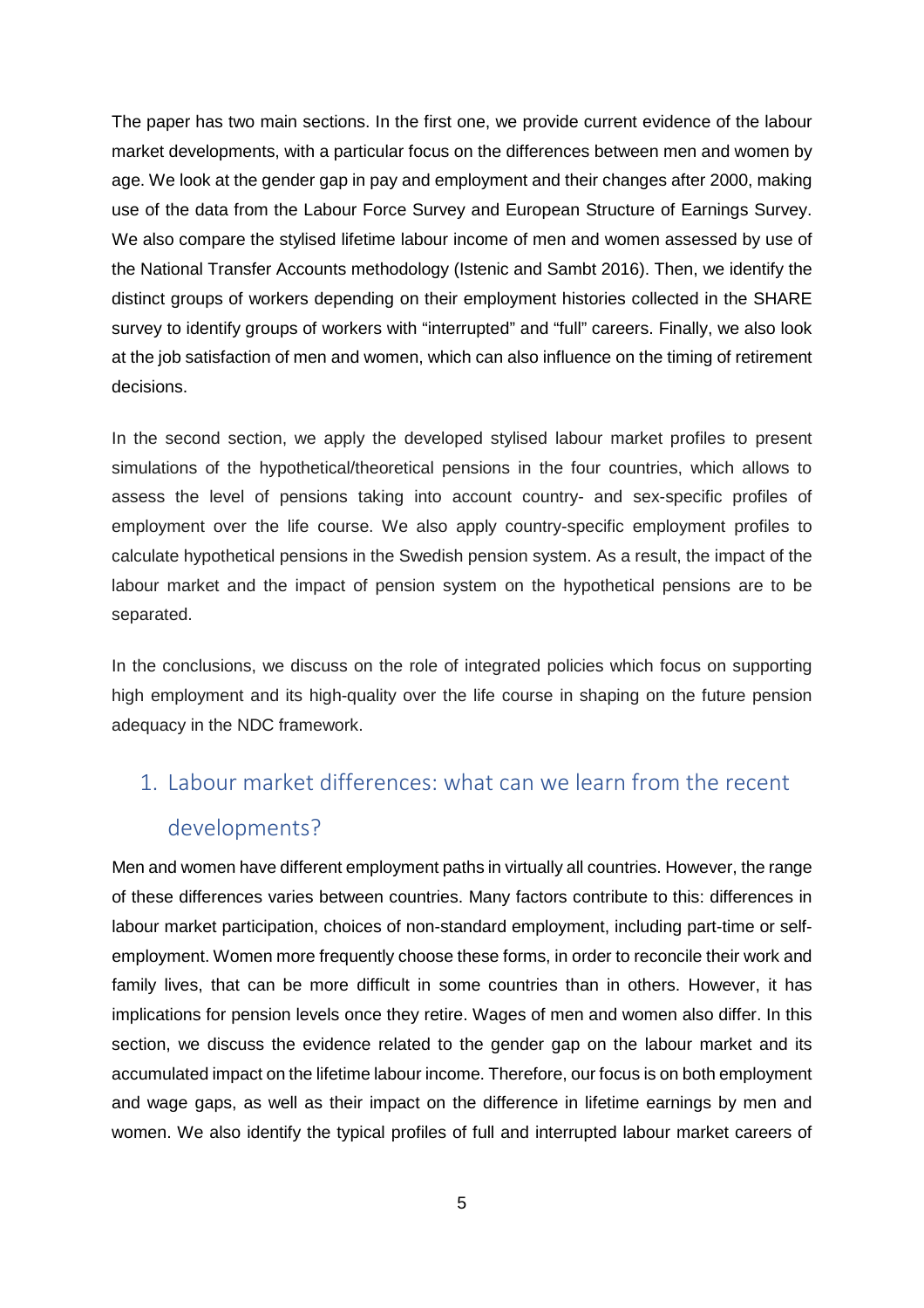men and women in the four countries that reflect the differences observed at the macro level, using lifetime histories of individuals gathered in the SHARE-LIFE survey.

One of the important measures to improve the pension outcomes of men and women is to prolong their working lives. Given this policy priority, we also analyse the job quality, employment rates and transitions to retirement by men and women at later stages of the life course.

#### <span id="page-7-0"></span>1.1. Labour market participation

The labour market participation that is crucial for future old-age pension entitlement in the DC systems differs significantly among four countries. The highest increases in the labour force participation for both men and women in last decades were in Sweden. It has been steadily increasing since 2000, reaching 89% for men and 84% for women in the 20-64 age group in 2016. The German labour market is characterised by the similar high and stable LFPR for men (86,5%) and much lower for women (77% in 2016). Yet, female labour market participation also increased. Between 2000 and 2016 it rose by 11 p.p.

In Italy and Poland, we observe slowly increasing LFPR of 20-64 year old men reaching around 80% in 2016 in both countries. The labour market participation is lower for women (59% in Italy and 66% in Poland). As a result, the gap between labour force participation of men and women is highest in the latter two countries, particularly in Italy (Figure 1). We also see that the difference in the labour market participation of men and women declines in Italy since 2000, which may indicate gradually changing patterns of the economic activity. The German labour market reveals the similar development. In Poland, the gender gap in employment remains stable.



*Figure 1: The gap between males and females labour force participation rate (20-64) in years 2002-2016.*

*Source: Eurostat database and Authors' assessment*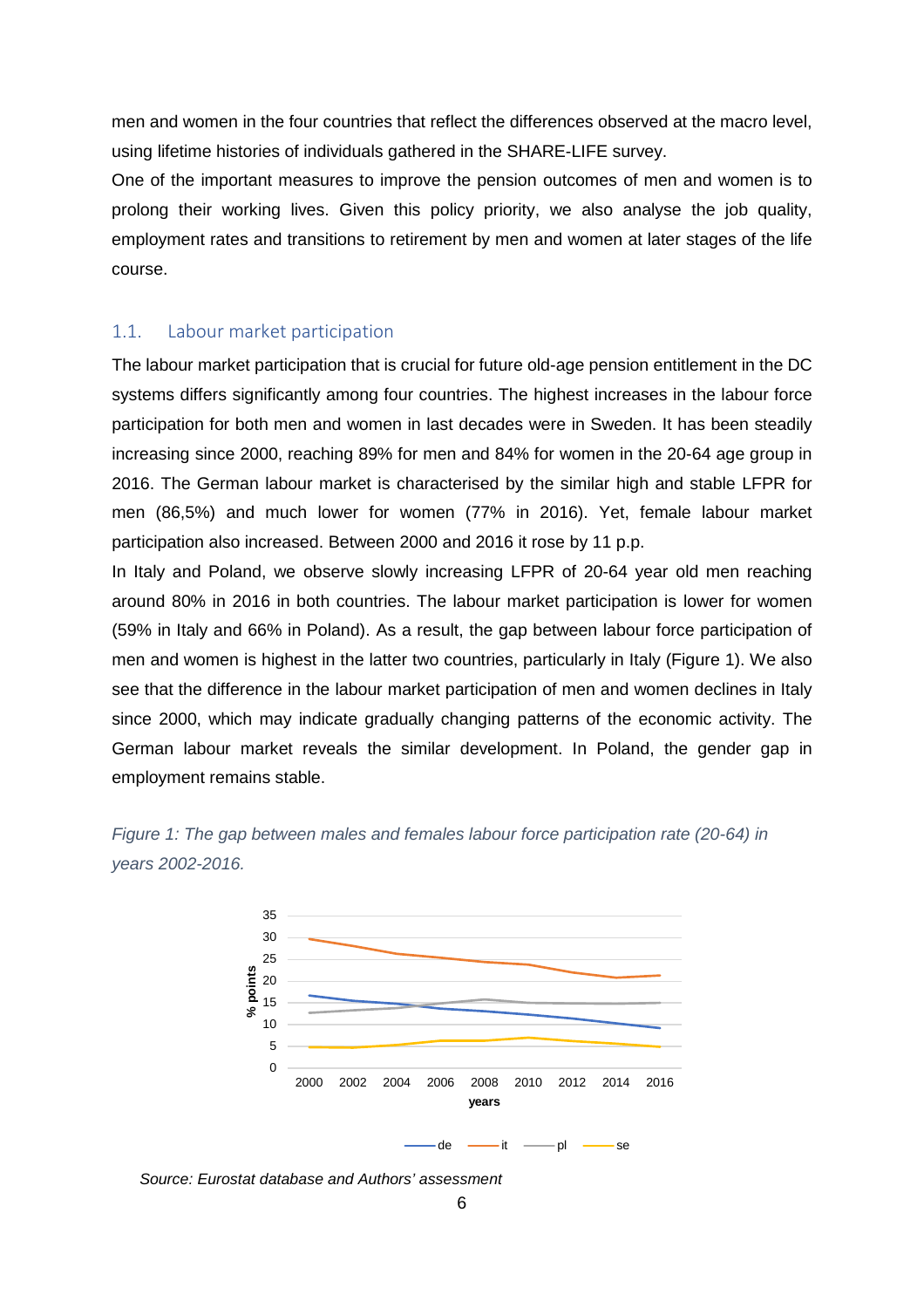Changes in the age-specific employments rates between 2002 and 2016 show a more or less successful implementation of policies aiming at increasing employment in all age groups, only slightly disturbed by the last economic crisis. Older workers survived that crisis better than previous recessions and, in some aspects, they were in a better situation in 2016 compared to years before 2007. The employment rate in age groups 50 and over increased between 2002, 2010 and 2016 in all countries studied [\(Figure 2\)](#page-8-0).



<span id="page-8-0"></span>











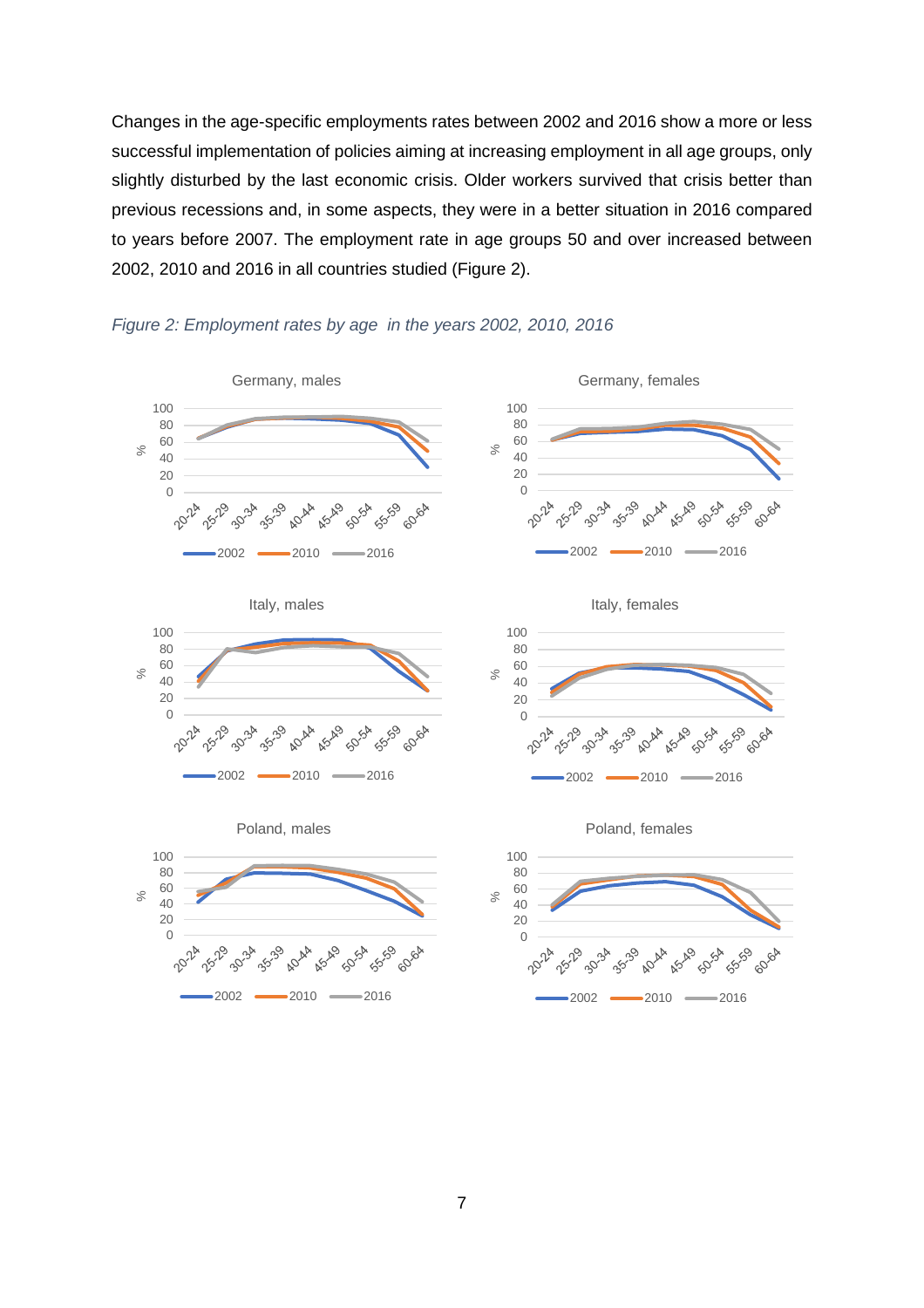

*Source: Eurostat LFS database*

Italian labour market has nearly come back to the pre-crisis employment level, which is still relatively low, especially for women. However, it struggles with a high share of non-standard contracts, such as 'employer coordinated freelance work' (*Contratto di Collaborazione Coordinata e Continuativa, co.co.co*) or 'project work' (*Contratto di Collaborazione a progetto, co.co.pro*) or self-employment, which can also lead to lower levels of access to social protection (Spasova et al. 2017). Swedish employment rates for both sexes stabilised at the high level. Employment rates in Germany are at the high level as well. In Poland, despite an increase in employment of people over 50, female employment rate is the lowest among all countries. With exception of Italy, where women work on average less than men at any age – employment rates between sexes differ mainly at older age groups.

The level of education is another factor that influences employment as well as the gender gap in employment. The highest difference between male and female employment is among those with the lowest level of formal education. It is particularly high, but declining in Italy. In Poland, we observe the rising employment gap between men and women with below tertiary education. In Germany, the gender gap in employment by educational attainment declines. In Sweden, there are virtually no differences in employment rates of men and women with tertiary education. With the rising share of highly educated women in the population, the total gender gap in employment is expected to decline in all countries [\(Figure 3\)](#page-10-0).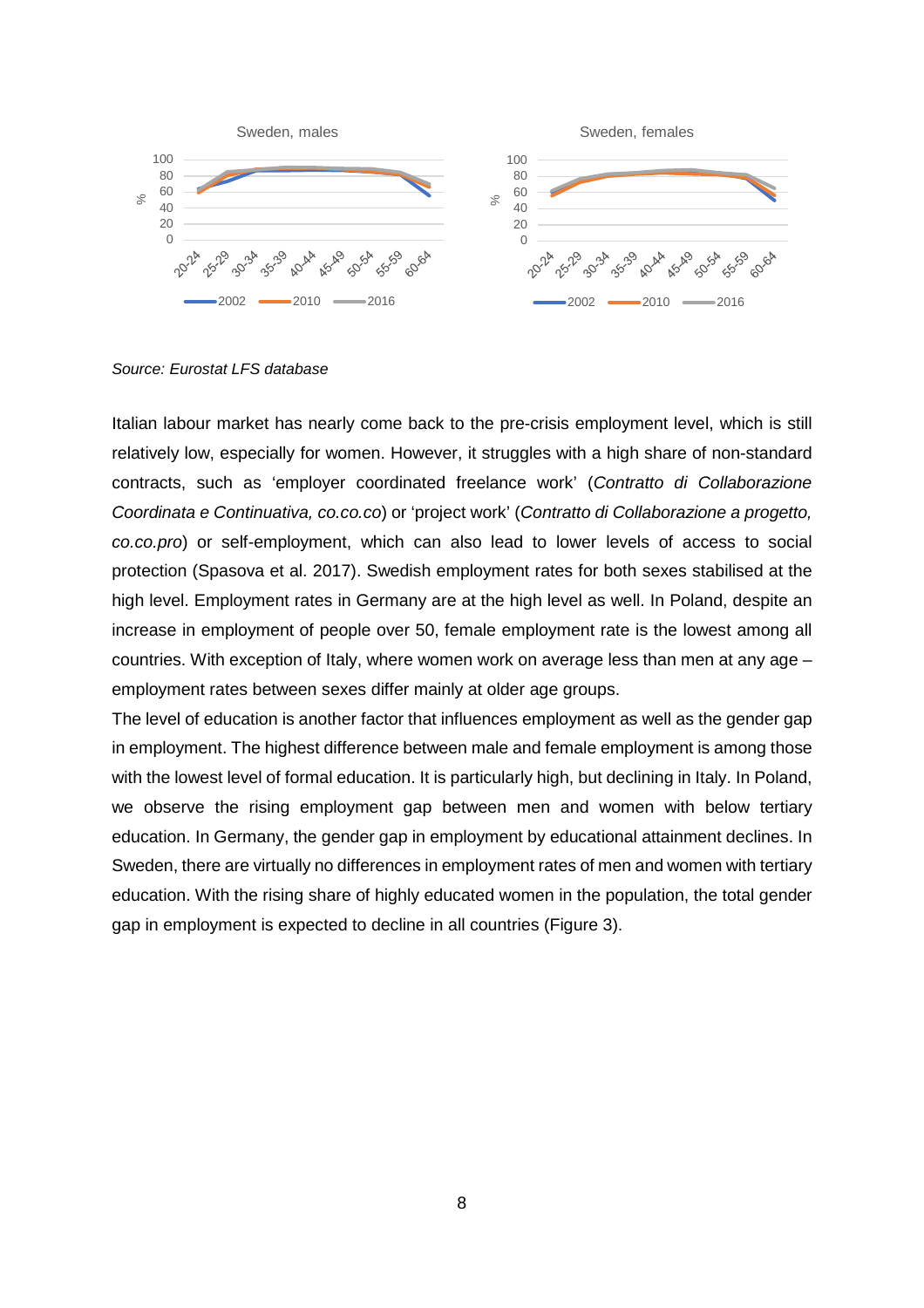<span id="page-10-0"></span>



*Source: Eurostat LFS database*

High employment rates of women in Germany and Sweden are partly due to higher part-time work shares. Part-time employment in Italy has been rising for over a decade*.* Marginal parttime work (below 20 hours a week) is relatively high in Germany (15% in 2014), partly due to popular 'Minijob' regulations. It is around 8% in Sweden and Italy, and low and stable in Poland (3%). The incidence of part-time employment is four times higher for females than for males in Germany and three times as high in Sweden. This means that the interrupted career profiles in these two countries are rather through part-time employment and not a withdrawal from the labour market, which is discussed further in the paper. An increasing share of part-timers accompanies the increasing female employment rate in Italy. Moreover, because of the economic downturn, involuntary part-time work has increased significantly in Italy to 63%, already from the high level in the past. To compare, 31% of part-timers involuntarily work less than full-time in Poland, 13% in Germany and 23% in Sweden (European Parliament, 2016).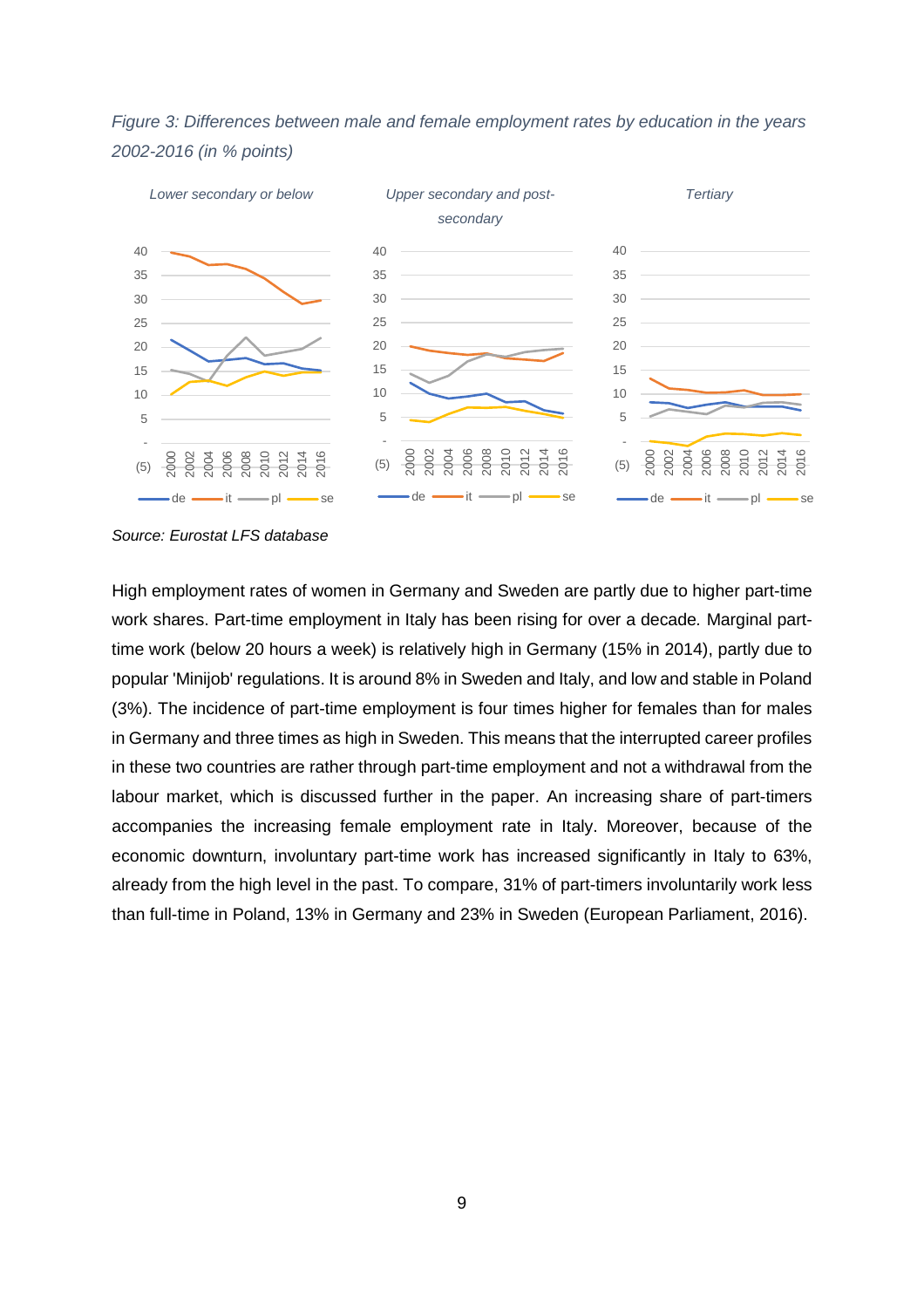



#### *Source: Eurostat LFS database*

A higher incidence of interrupted careers among women, leading to lower employment rates and a higher share of part-time employment of women result mainly from a necessity to reconcile work and family obligations, especially those related to children (Hofäcker and König 2013)., Matysiak and Węziak-Białowolska 2016, Rostgaard 2014). As women are used to care for children, maternity duties reduce temporarily their labour force participation. Consequently, employment rates of women with small children are much lower in Germany, Poland and Italy in comparison to childless women of the same age (opposite than for men), as shown in [Table](#page-11-0)  [1.](#page-11-0) The largest gap is noticed in Germany and Poland. Interestingly, in 2016 employment rates of Swedish women with children were higher compared to childless women and in general were the highest of all countries, showing an effect of the developed and affordable institutional care for small children in this country. In Italy, even childless women demonstrate lower participation rates than observed in the other countries.

|               |             | 2005 | 2010 | 2016 | 2005  | 2010 | 2016 |
|---------------|-------------|------|------|------|-------|------|------|
|               |             | Men  |      |      | Women |      |      |
| Germany       | No children | 79.0 | 83.4 | 83.6 | 79.7  | 83.9 | 84.4 |
|               | 1 child     | 87.7 | 91.8 | 92.6 | 51.6  | 62.2 | 69.3 |
|               | 2 children  | 89.8 | 92.1 | 92.8 | 47.4  | 53.2 | 63.1 |
|               | 3+ children | 81.9 | 84.9 | 83.8 | 32.8  | 38.8 | 43.6 |
| <b>Italy</b>  | No children | 81.0 | 76.5 | 70.7 | 66.9  | 65.2 | 62.0 |
|               | 1 child     | 93.8 | 90.8 | 87.7 | 58.4  | 58.4 | 59.1 |
|               | 2 children  | 93.3 | 90.8 | 88.1 | 49.5  | 51.5 | 51.9 |
|               | 3+ children | 90.5 | 84.8 | 80.8 | 35.7  | 34.5 | 39.1 |
| <b>Poland</b> | No children | 67.4 | 75.4 | 79.2 | 67.2  | 74.5 | 78.8 |

<span id="page-11-0"></span>*Table 1. Employment rates of persons aged 20-49 with at least one child younger than 6 by the number of children*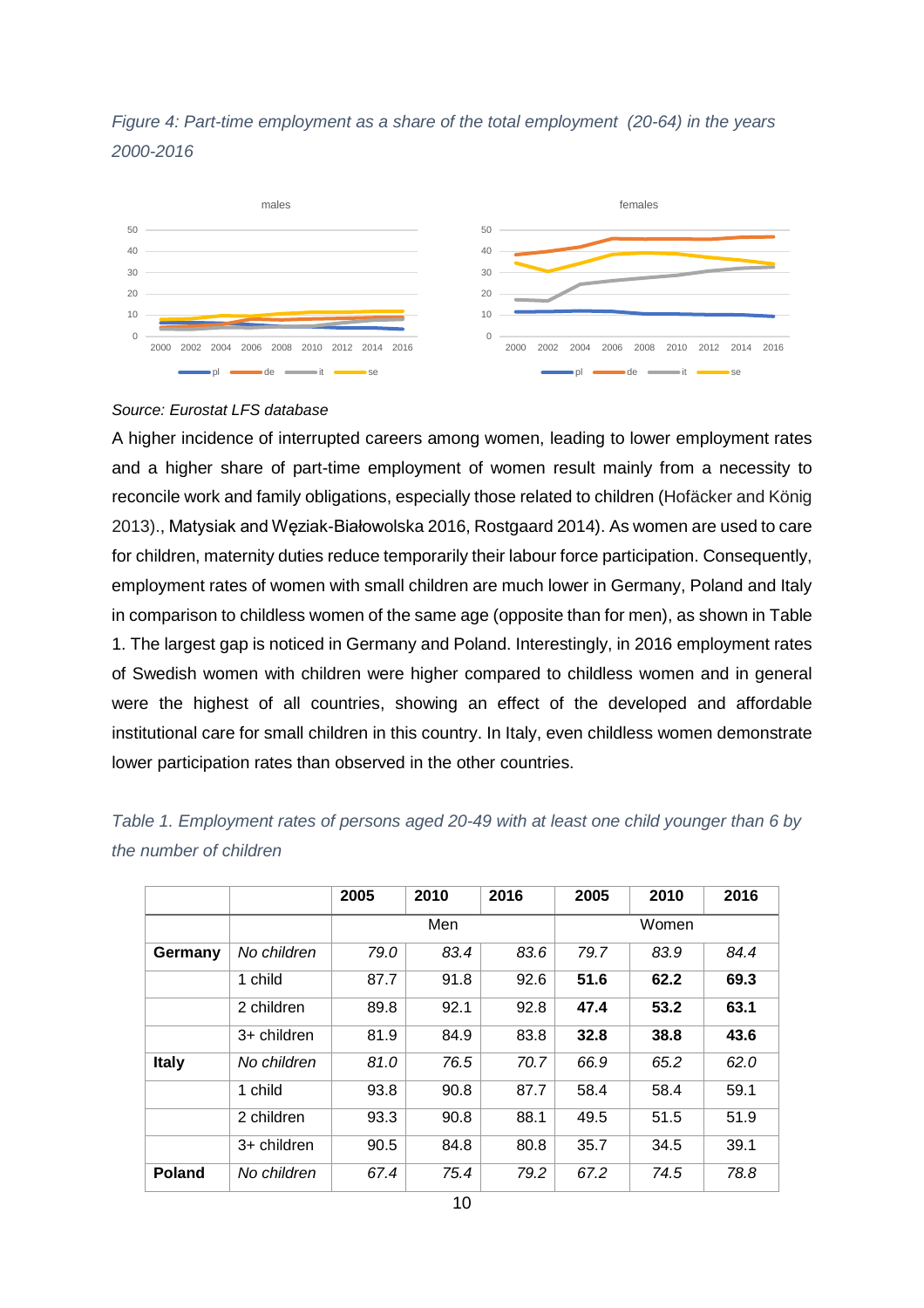|               | 1 child     | 87.0 | 90.3 | 93.5 | 56.8 | 64.1 | 69.1 |
|---------------|-------------|------|------|------|------|------|------|
|               | 2 children  | 85.4 | 91.1 | 94.5 | 52.8 | 60.3 | 66.0 |
|               | 3+ children | 77.0 | 86.7 | 88.7 | 45.7 | 54.3 | 49.2 |
| <b>Sweden</b> | No children |      | 78.6 | 77.6 |      | 74.4 | 74.5 |
|               | 1 child     |      | 90.0 | 95.1 |      | 69.3 | 85.1 |
|               | 2 children  |      | 95.0 | 94.2 |      | 80.4 | 80.8 |
|               | 3+ children |      | 87.4 | 92.1 |      | 74.9 | 79.5 |

*Source: Eurostat LFS database*

The presence of children contributes not only to the lower labour force participation of mothers but also to the reduction in the number of hours worked. The strongest reduction of working time among mothers with young children can be observed in Germany, then in Sweden. In Poland, it does not exceed 20%, even in families with three children.

*Figure 5: Part-time employment, females aged 20-49 with at least one child younger than 6 by the number of children, 2016*



*Source: Eurostat LFS database*

 $\overline{a}$ 

Summing up, the gender gap in employment exists in all four countries – the highest in Poland and Italy and lower in Germany and Sweden. Educational attainment and children affect not only the employment rates, but also lead to widening the gender gap. There is a positive trend of increasing employment rates in all countries. It is combined with reduced gender gaps in Germany and Italy. In Sweden, the gap in employment between men and women is low, it is non-existent in the case of people with tertiary attainment. Employment rates of women aged 55 and over drop quickly in Poland and Italy, while they remain stable until around 60% in Germany and Sweden.[4](#page-12-0)

<span id="page-12-0"></span><sup>4</sup> To some extent that can be an effect of a lower retirement age for women in Poland and Italy, who are in worse competitive position in relation to men.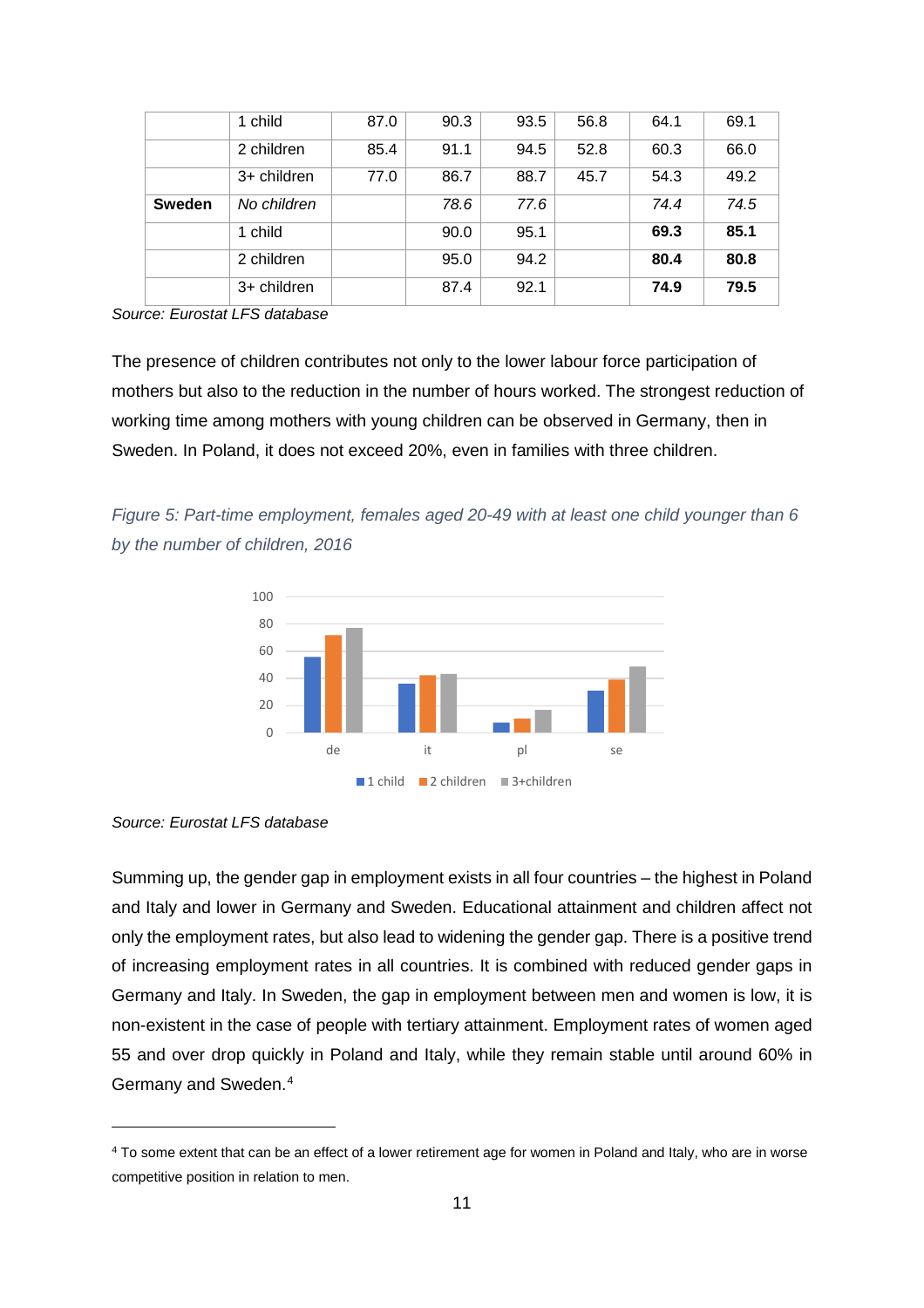This positive development is to a certain extent off-set by a large share of women working part-time, particularly in Germany and Sweden. We also observe a major increase in the share of female part-time employment in Italy. Only in Poland workers work most often full time.

#### <span id="page-13-0"></span>1.2. Gender pay gap

 $\ddot{\phantom{a}}$ 

Differences in wages earned by men and women are another important determinant of gender pension gaps, in particular in pension systems based on defined contributions (Chłoń-Domińczak, 2017). Therefore, we analyse gender pay gaps in four selected countries to determine their level and their cross-country differences. We also investigate gender pay gaps for different age groups. Finally, we study the development of gender pay gaps over time to evaluate the potential impact of those changes on the future gender pension gaps. [5](#page-13-1)

Below we refer to *raw gender pay gaps*, which reflect the difference in average wages earned by men and women. We also consider *adjusted gender pay gaps*, which show the extent of "unexplained" pay differences between men and women  $-$  after adjusting<sup>[6](#page-13-2)</sup> for differences in the composition in terms of factors determining wages, such as education and age. Adjusted pay gaps are a better indicator of gender wage inequality, yet from the perspective of the pension system and of the gender pension gaps these are the raw gender pay gaps that reflect the labour market characteristics that contribute to the future pension inequality. Thus, we base most of our analyses on the raw differences in wages earned by men and women.

There are considerable differences in average hourly wages of men and women in all four countries studied [\(Figure 6\)](#page-14-0). In 2014 in Poland, the average hourly wage of women was 11% lower than the average hourly wage of men; in Germany this gap exceeded 18%, and it reached almost 33% in Italy. Most of these wage gaps are not explained by differences in age or educational attainment of male and female workers, as the adjusted gender pay gaps are only slightly lower that the raw ones – and they actually exceed the raw pay gap in Poland, reflecting better educational attainments of women.

<span id="page-13-1"></span><sup>5</sup> The analyses have been carried out within the framework of a "Gender pay gaps – a cohort analysis" project, supported by the Polish National Science Foundation (grant number 2013/10 / E / HS4 / 00445). The analyses are based on the European Structure of Earnings Survey (2002, 2006, 2010 and 2014 waves) provided by the Eurostat. All errors are ours.

<span id="page-13-2"></span><sup>&</sup>lt;sup>6</sup> We used the non-parametric Nopo decomposition technique to calculate the adjusted gender wage differences (Ñopo 2008). The selection of age, educational attainment and occupation as covariates for matching follows the methodological considerations by Goraus and Tyrowicz (2017).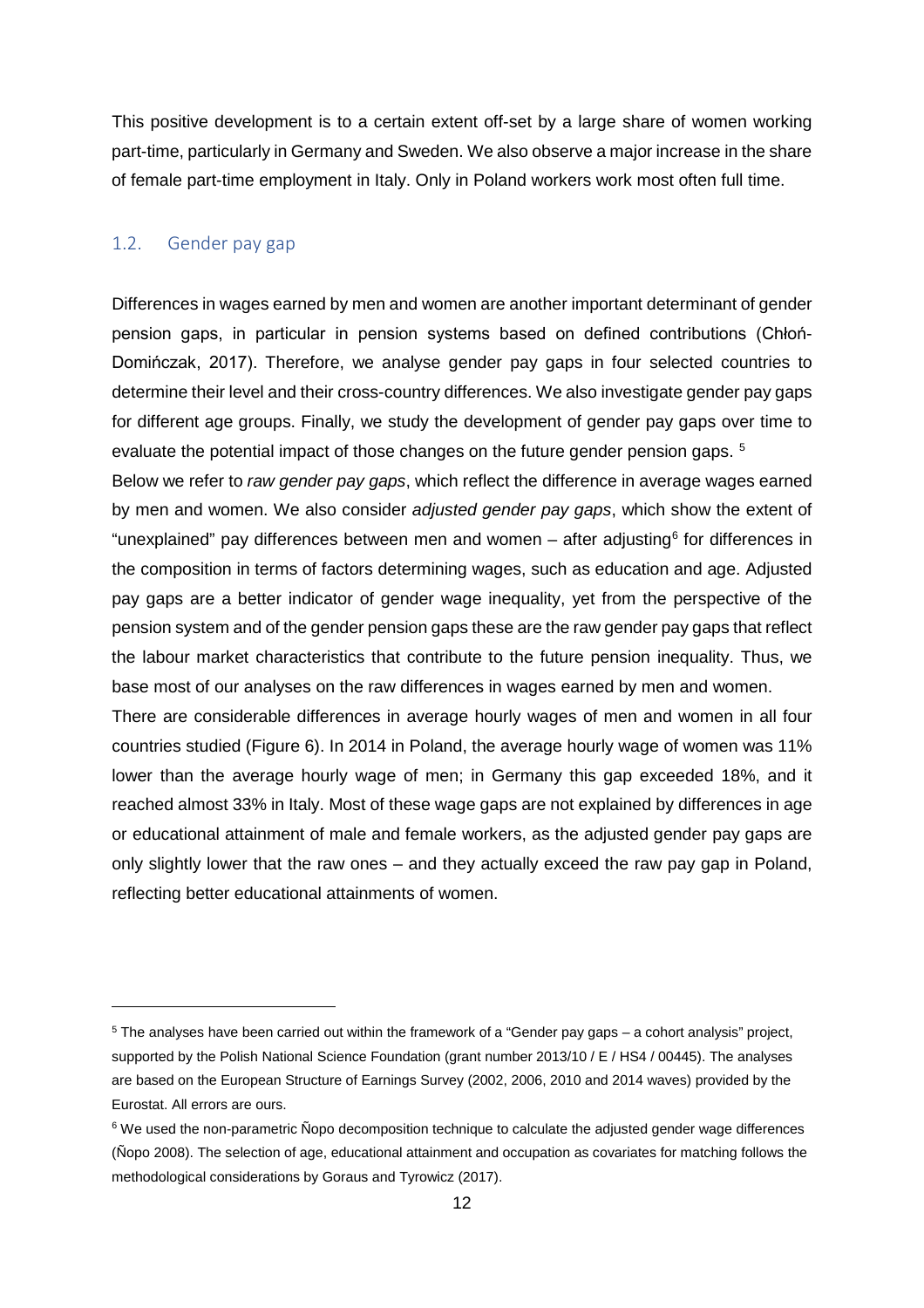<span id="page-14-0"></span>*Figure 6: Raw and adjusted gender pay gaps (in %), 2014.*



*Source: Authors' analysis of the European Structure of Earnings Survey 2014*

Differences in hourly wages of men and women fail to show the entire impact of gender pay gaps on gender pension gaps, as they conceal the fact that women work shorter hours in parttime employment (as discussed in section 1.1). This contributes to accumulating less of pension wealth. To account for these, we present raw gender pay gaps in terms of hourly and monthly earnings [\(Figure 7\)](#page-15-0). Gender differences in average monthly earnings are higher than gender differences in hourly earnings in each one of the four countries. Thus, the overall gender pay gap in earnings – which are the base for pension contributions – amounts to around 20% in Poland and Sweden, but exceeds 30% in Germany and 40% in Italy. The difference between hourly and monthly pay gaps is particularly striking for Germany, where a large share of women works part time (Matysiak and Steinmetz 2008). While it makes combining work and family life easier, at the same time it translates into a significant pension disadvantage.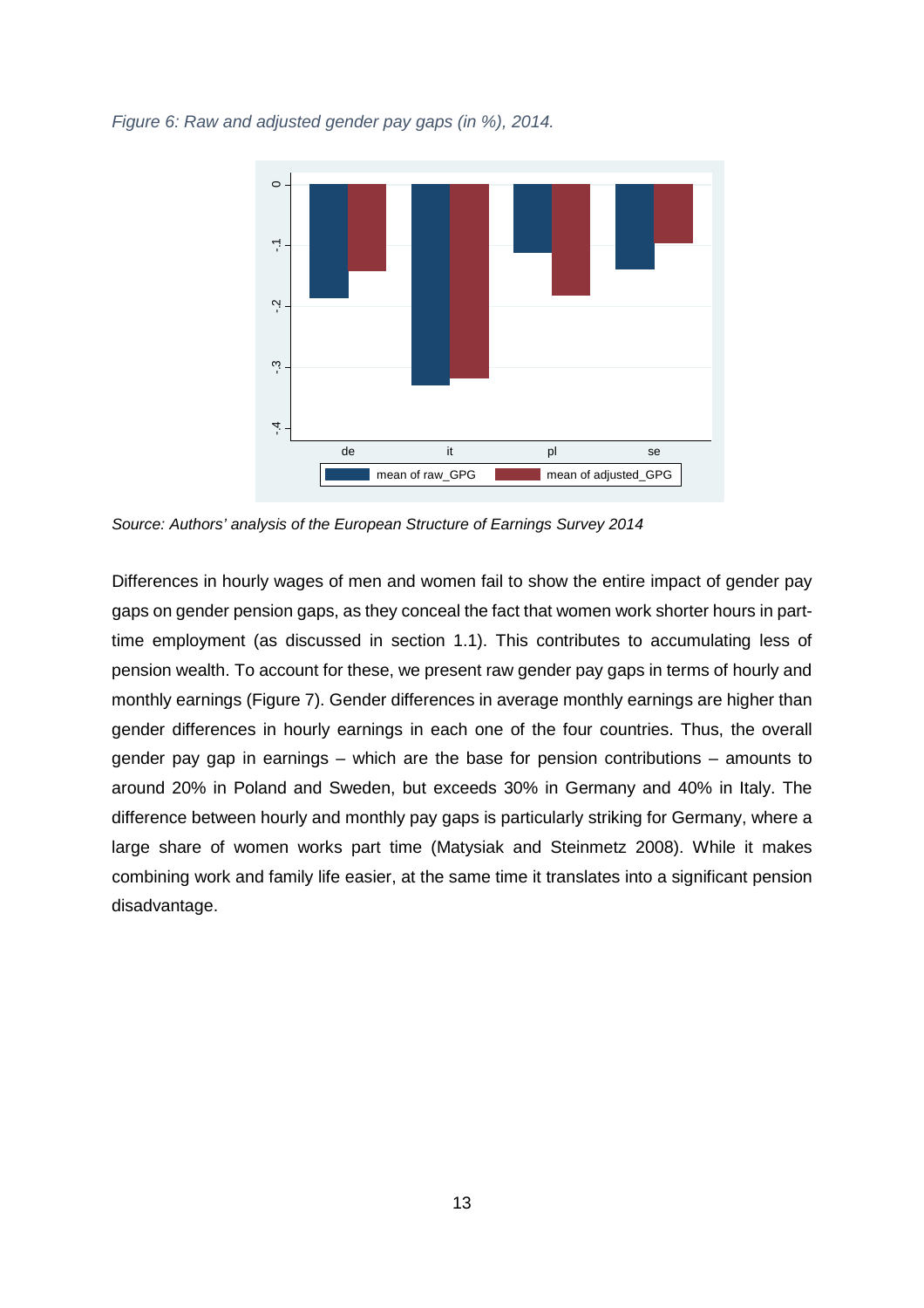<span id="page-15-0"></span>*Figure 7: Hourly vs monthly gender pay gaps, 2014.*



*Source: Authors' analysis of the European Structure of Earnings Survey 2014*

The size of the gender pay gaps varies by age, though the patterns are strongly country specific. The differences are the highest in Germany, where young women (20-29) earn wages which are approximately 15% lower than men's wages [\(Figure 8\)](#page-16-0), this gap is almost double that for those aged 30-39, and exceeds 40% for men and women aged 40-49 (slightly decreasing afterwards). Also in Poland and Sweden gender pay gaps increase with age and show a similar pattern, but the differences are much lower. In Italy, young men and women display substantial differences in average wages. These gaps increased substantially in 2014. We suspect this relates to the decline in the employment gap among the low skilled men and women – the increased share of low paid women translated to a higher pay gap. For the older Italian workers, the differences are similar across the age groups.

What could explain the differences in gender pay gaps by age? It seems that the institutional setting is likely to play a major role (Baran et al. 2014). For instance, the fact that the gender pay gaps decrease for the oldest age group (49-59) in Poland (and Germany to lesser extent) is likely explained by self-selection of (better-earning) women, reflecting large flows of women to inactivity in that age group, explained by the availability of early retirement schemes. The fact that older women are much more disadvantaged in terms of pay than youngest women – in virtually all countries studied – points to the importance of the cumulated job experience which is lower for women, and different job careers of men, rarely interrupted for family reasons. The strong age disadvantage observed in Germany likely reflects its family policy setting, which included several incentives for women to withdraw from the labour market and and the interest of the proportion (Bartim at the support) and the mean of the set of the set of the partnership of the European Structure of Earnings Survey 2014<br>The size of the general pay gaps varies by age, though the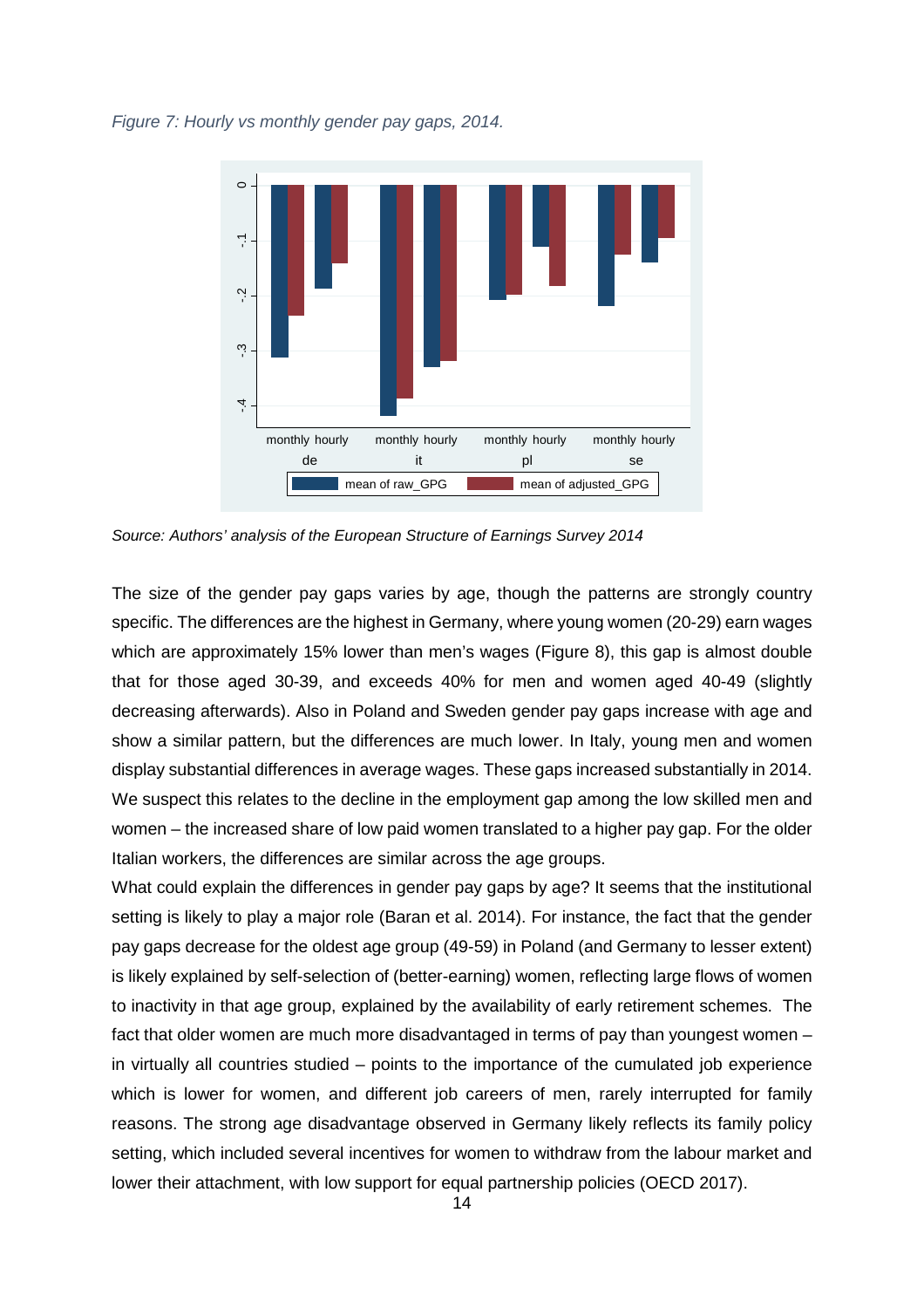<span id="page-16-0"></span>*Figure 8: Age patterns of gender pay gap differences, 2014, monthly earnings.*



*Source: Authors' analysis of the European Structure of Earnings Survey 2014*

Finally, we also investigate the dynamics of gender pay gaps over time, from a cohort perspective. In other words, we ask the question whether e.g. young women are nowadays less disadvantaged in terms of pay, compared to young women in early 2000s (which we would expect, given the implementation and promotion of anti-discriminatory legislation and equal pay policies in most European countries). To this end, we look at raw gender pay gaps in average wages by age groups in three points in time: 2002, 2006, 2010 and 2014<sup>[7](#page-16-1)</sup>, in all four countries.

We fail to find the expected drop in gender pay gaps over time for subsequent cohorts in all countries but Sweden [\(Figure 9a](#page-17-0)-d). In Germany, Poland and Italy the gender pay gaps in 2014 for the respective age groups are higher than in 2002/2006. In Germany, the pay gaps have increased in particular between 2006 and 2010. In Poland, the pay gaps decreased during this time framework, but increased afterwards (by 2014). Italy experienced no change in pay gaps between 2002 and 2010, and a high increase afterwards. Finally, Sweden observed a substantial increase in pay gaps in 2006 – and a strong fall afterwards. Overall, while the patterns of increasing or decreasing pay gaps vary between countries, it is visible for all of them that no long-term trend of more equal wages can be observed.

 $\overline{a}$ 

<span id="page-16-1"></span> $7$  The choice of these reference points is due to the data availability. In particular, 2002 data is unavailable for Germany.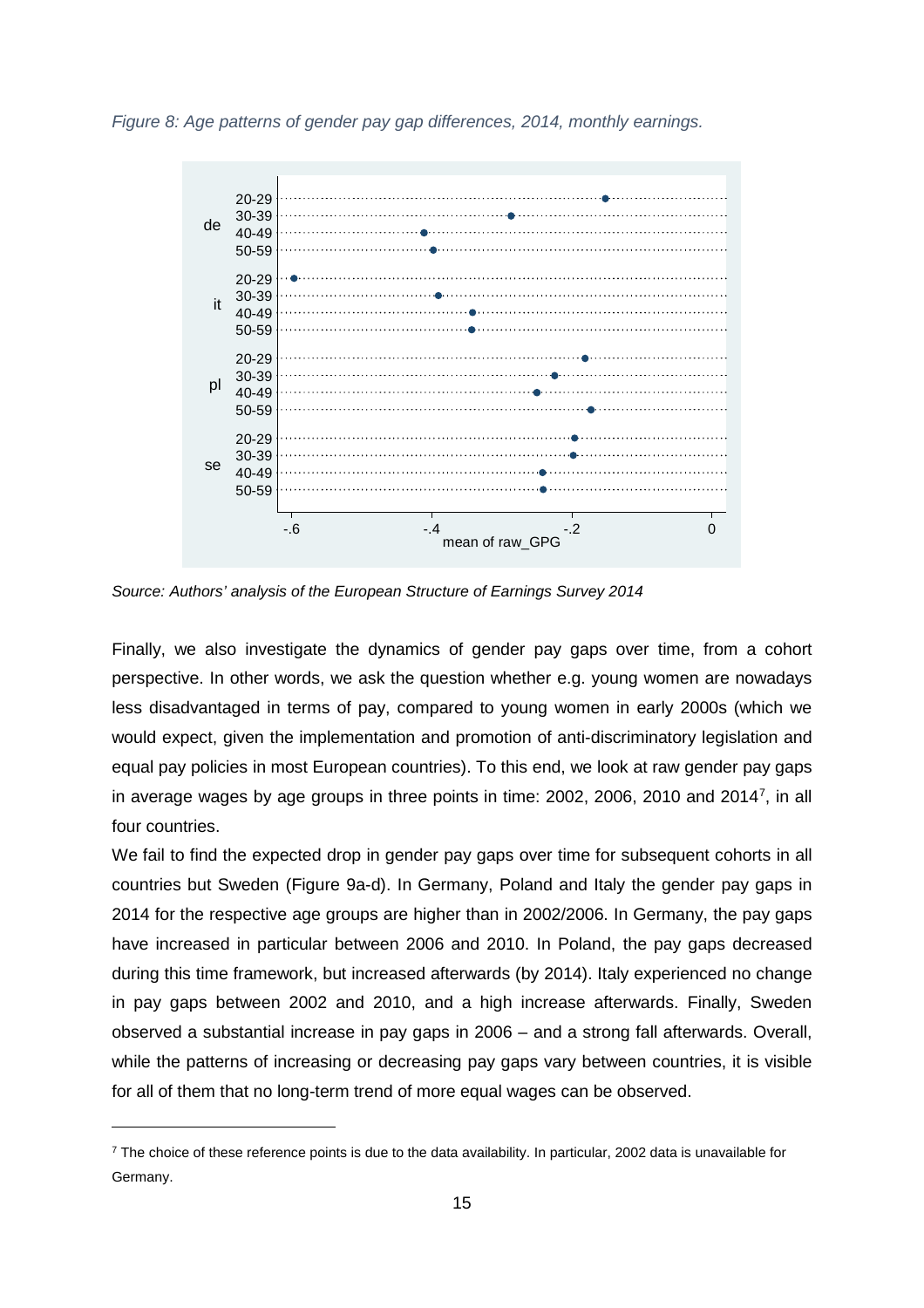#### *Figure 9: Gender pay gaps by cohorts, 2002 - 2014.*



<span id="page-17-0"></span>*Source: Authors' analysis of the European Structure of Earnings Survey 2002, 2006, 2010, 2014*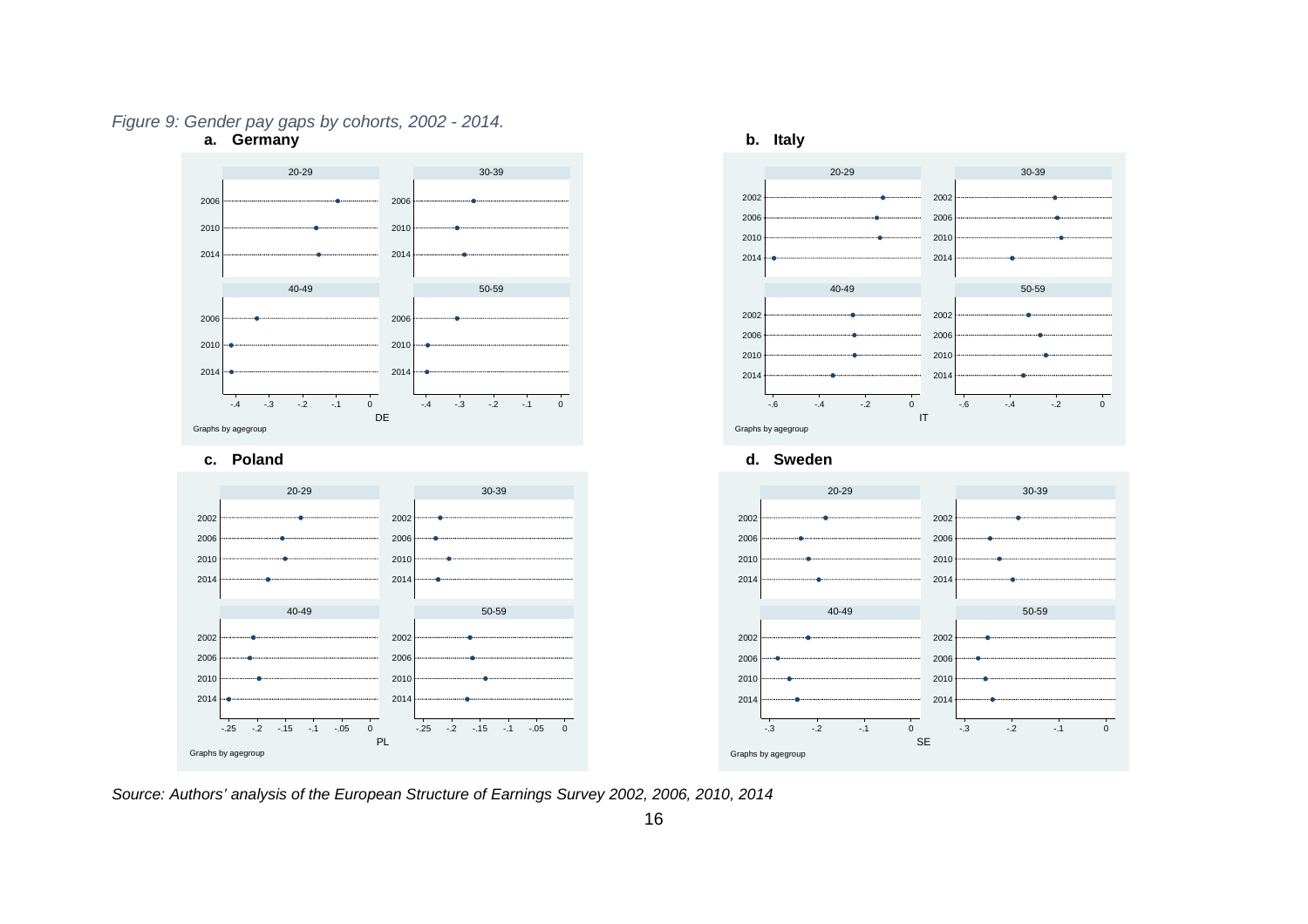### <span id="page-18-0"></span>1.3. Employment and wages combined: the gender gap on the labour market

Combination of average wages and employment rates by age and sex indicates the overall labour market gap. Stylised are profiles of labour income of men and women are depicted in [Figure 10.](#page-18-1) Combining the two dimensions shows that the gender gap increases. Germany tends to have the highest labour market gap, the difference between men and women is lowest in Sweden.



<span id="page-18-1"></span>*Figure 10. Stylised age profiles of labour income estimated using LFS and ESES data, 2014*

*Note: the age profiles are calculated multiplying the average wage in 10-year age group and employment rates in 4-year age groups, as presented in sections 1.1. and 1.2. Source: Authors' assessment*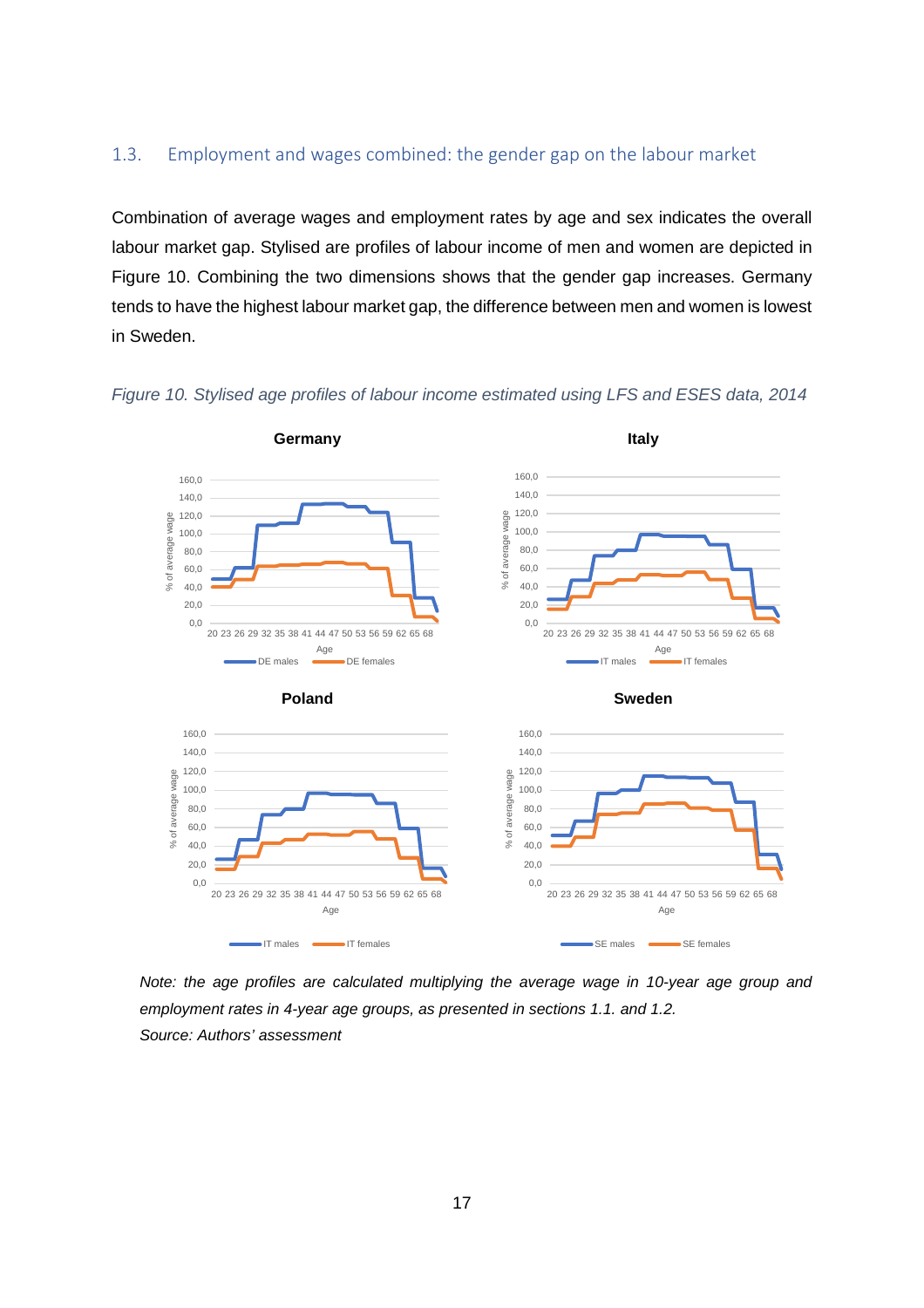The gender gaps at different ages lead to a higher cumulative gender gap in the life course. If we sum the stylised lifetime income for men and women, the accumulated life course gender labour income gap (LCGLIG) is substantial. We propose to measure the LCGLIG using the following equation:

$$
LCGLIG = 1 - \frac{\sum_{i=20}^{65} w_i^f * e_i^f}{\sum_{i=20}^{65} w_i^m * e_i^m}, \text{ where:}
$$

 $w^m_l$  – average wage of men at age *i* measured in relation to country average wage,  $e_i^m$  – employment rate of men at age *I*,

 $w_{i}^{f}$  – average wage of women at age *i* measured in relation to country average wage,

 $e_i^I$  – employment rate of women at age *i*.

Based on the Eurostat data, the estimated value of LCGLIG in Germany is the highest at 46.8%, which is a combination of lower women's employment rates, combined with higher one among men. In Italy the value is 44.3%, in Poland 35.4% and in Sweden 27.3%. This shows, that even relatively low differences at given ages can lead to a lifetime income of women lower by one third, which translates directly to the similar difference in the level of NDC pensions.

### <span id="page-19-0"></span>1.4. Gender specific age profiles of labour income

Another approach to measure the impact of differences in employment rates, wages and work intensity between men and women on the overall gender gap in the per-capita labour income is through the estimates using the National Transfer Account (NTA) methodology (Lee and Mason 2011; Mason et al. 2009). Cross-sectional per-capita labour income profiles using the EU-SILC data for 2010 were estimated by (Istenic and Sambt 2016).

As shown in [Figure 11,](#page-20-1) in all countries the level of labour income of women is below the one of men, which is consistent with stylised profiles presented in section 1.3. The gender differences are visible already for women below 30, which can be a result the career breaks due to childbearing periods, which is particularly visible in Sweden and Germany. Women's incomes at their prime age are also below men's. The largest differences are between men and women in their prime age. Only in Sweden, we can see that at later stages of the life course, the labour income of men and women converge.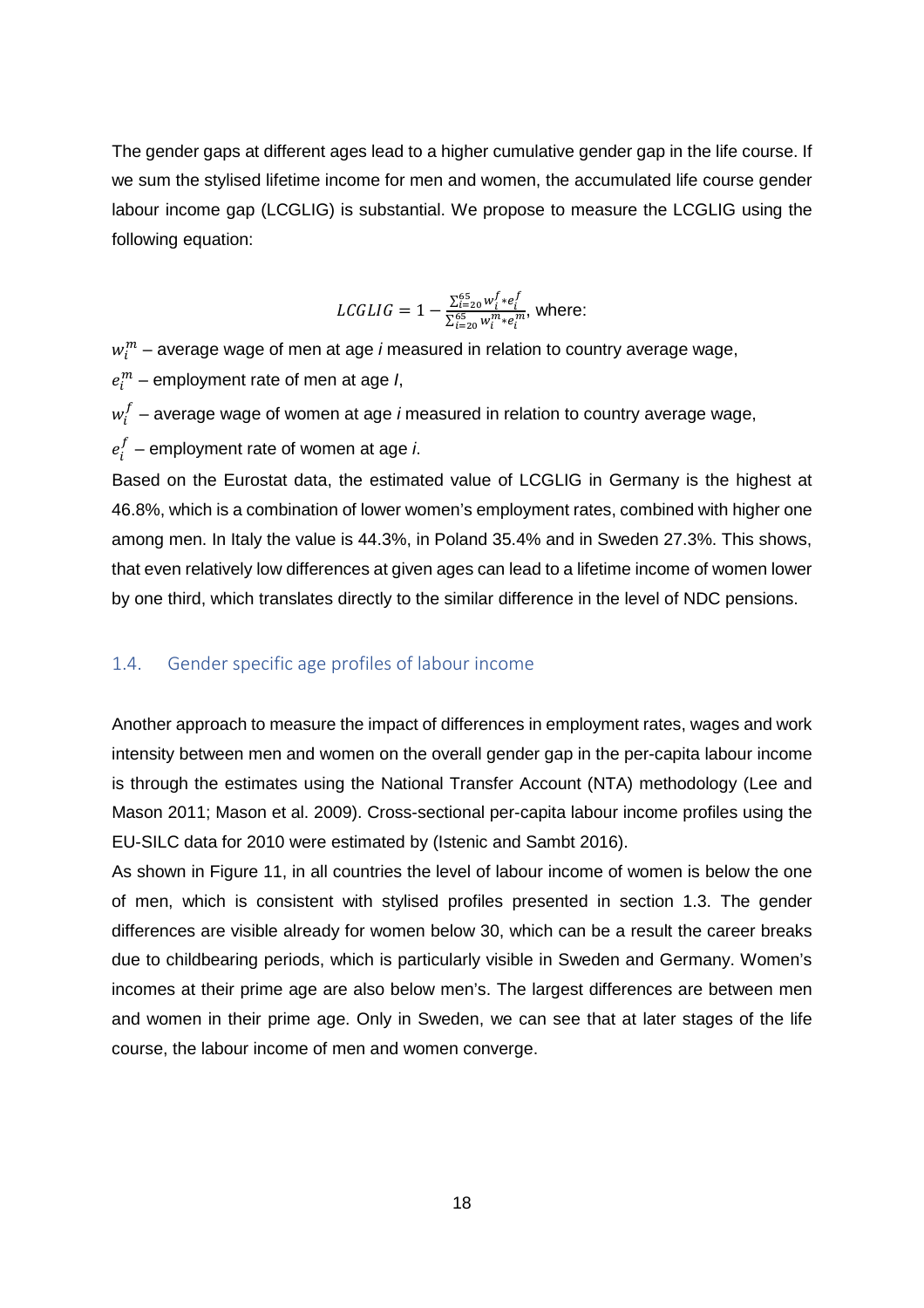<span id="page-20-1"></span>



*Source: (Istenic and Sambt 2016)*

The NTA estimates confirm that combination of three factors: gender pay gap, gender differences in employment rates and lower work intensity due to the higher share of women working part-time lead to significant gap in per-capita incomes that will undoubtedly translate into a gender pension gap. The estimates of the LCGLIG on the gender-specific NTA labour income profiles indicate higher differences between men and women, compared to the profiles derived on the LFS and European Structure of Earnings data. In Germany, the LCGLIG reaches 49.2.8%, in Italy 48.3%, in Poland 42.1% and in Sweden 30.5%.

### <span id="page-20-0"></span>1.5. Employment paths: are there distinct employment patterns in the countries?

In addition to the analysis of the differences between men and women regarding average income and employment profiles, one should take into account also the potential risks resulting from the differences in work experience within those groups. The average differences in the labour market participation of men and women result from a combination of different individual life course developments, that lead to interrupted employment careers. Unstable and interrupted work careers are not only assigned to women. There are many explanations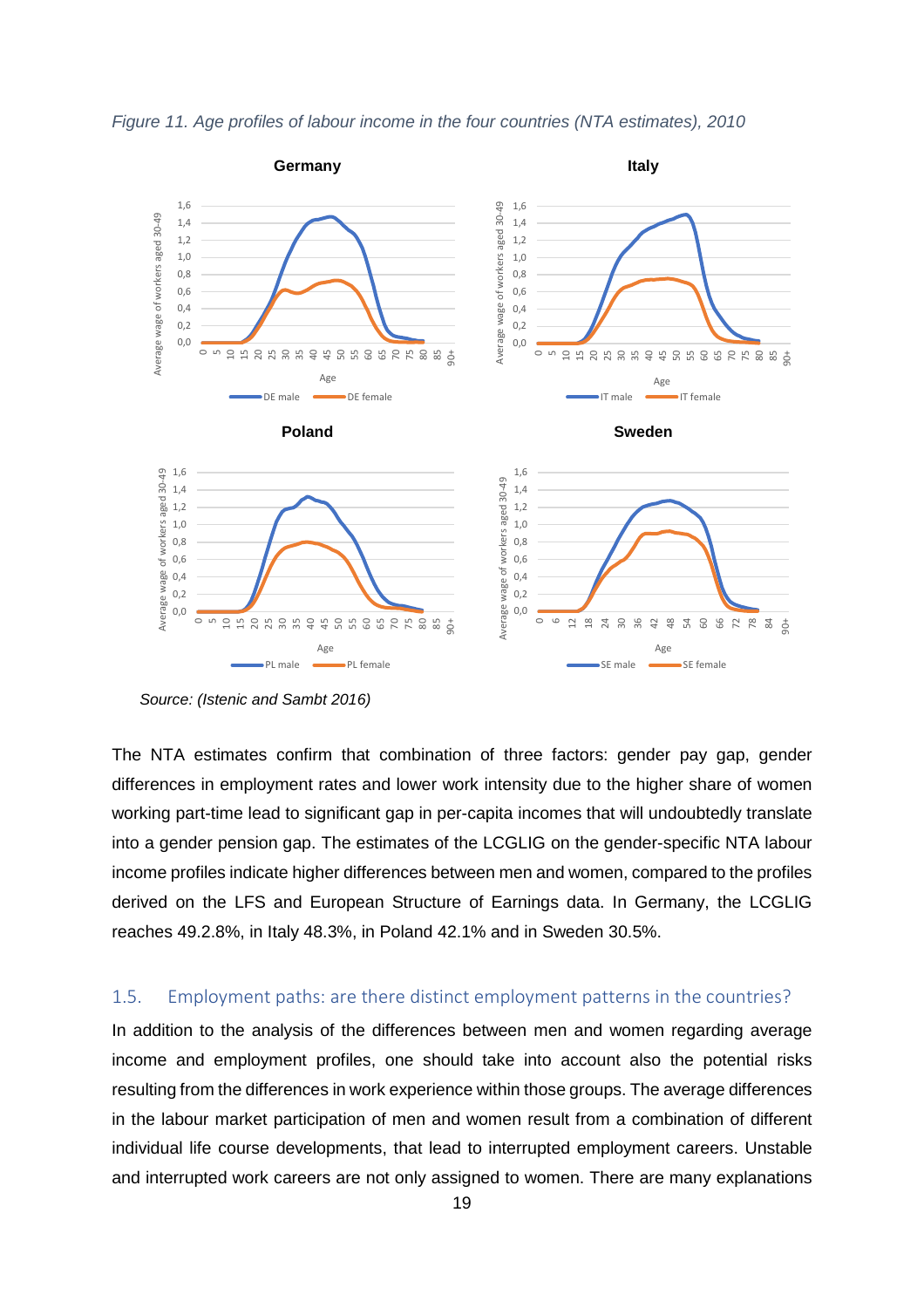of the diversity of different patterns of work careers. One explanation is the family situation. As we discuss earlier, in families with children employment rates are lower, particularly for women. As a result, people have little or no work experience due to more childcare oriented behaviour (Hakim 2003; Vitali et al. 2007). There are also persons who decide to reconcile work and family lives with more frequent career breaks or working part-time. These choices have an impact on individual pension levels (Kotowska, Stachura, and Strzelecki 2008, Vitali et al. 2007). Other people prefer high work intensity, particularly those with higher education. Another reason for the divergence in patterns of the stability of work experiences can be connected with health, life styles accepted in the society etc. The significant share of the unstable work careers can be also an indicator of the dual labour market with relatively better opportunities for persons without interrupted careers and difficulties in finding stable jobs by those whose career was interrupted and they lost access to "better" jobs (Reich, Gordon, and Edwards 1973; Elger 2015).

Identification of different types of labour market careers requires data on life course histories. We use the data collected in the SHARE-LIFE survey to analyse the employment pathways of people aged 60 and over, who are advanced in their labour market biography. The SHARE-SHARELIFE is the third wave of data collection for SHARE, which focuses on people's life histories. It covered all four countries discussed in the paper. The SHARELIFE questionnaire contains all important areas of respondents' lives, in particular the work history. These histories are typical to people from retired generations and most likely the younger generations can expect different patterns. Nevertheless, the country differences illustrate the divergent labour market developments, which are still likely to affect different pension outcomes for people by country.

In this section, we use SHARELIFE (Orso et al. 2017) data and the sequence analysis (Brzinsky-Fay, Kohler, and Luniak 2006) in order to identify typical labour market participation patterns observed in the countries considered. Three possible states are distinguished: full employment, inactivity/unemployment and part-time employment. In the comparison of sequences, we treat part-time as between the two first states.

After calculation of distances between the work trajectories at the micro level, we used cluster analysis with the Ward metric to identify two most different clusters. It appeared that in majority of cases, the difference was rather clear. For each country and sex two distinct clusters are identified. The first one is constituted by people with interrupted careers characterised with periods of inactivity or part-time work. The second one includes people with usually uninterrupted full-time work careers. The first cluster appears more frequently among women but it is also observed to some extent among men [\(Figure 12\)](#page-23-0).

The meaning of "interrupted" work pattern also differs between countries and between sexes. For example, average interrupted men's career in Germany was only a bit less stable than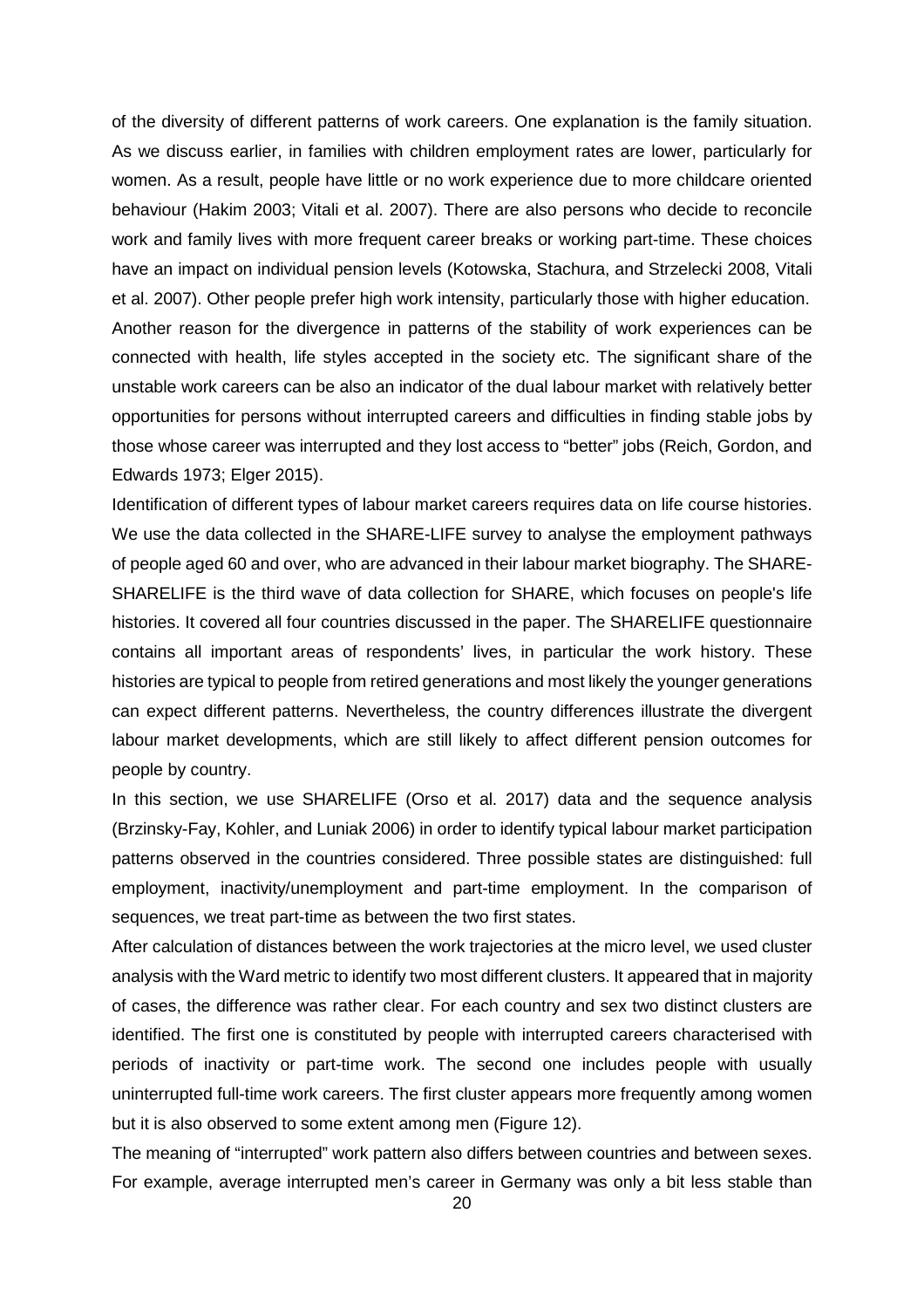average full career of women. The "interrupted" career of women in Italy where labour force participation of women is very low is different from the one in Sweden, where women have high employment rates. In Poland, women initially withdraw from employment at the childbearing and childrearing periods, but some of them returns to the labour market at later stages of their life course. At the same time, the part-time employment seems to be very frequent among women with "interrupted" pattern of work careers in Germany and Sweden while in Italy it is rather rare. Instead, we see a very early transition to inactivity in Italy. These outcomes are consistent with our earlier findings on the employment characteristics of men and women in the four countries.

Almost all men in Sweden have full careers. Interrupted careers for men in Sweden are characterised by very low labour market participation, but such patterns apply to less than 5% of men. In the remaining countries, men with interrupted careers withdraw from employment early, which may indicate loss of their employability due to various factors, including health or disability.

The differences in the employment rates combined with differences in wage levels calculated for age groups 20-29, 30-49 and 50 and over for people with full-time and part-time employment translate into the differences in the life-course labour income gap. We compared the estimated life-course labour income in the four groups for all countries, taking the level of labour income of men with full careers as the basis. For men, the patterns of career interruptions in Sweden and Poland give the highest difference to life-course labour income. Women with full careers in Sweden have their estimated life-course labour income by 17%

lower compared to men, which is the lowest out of four countries. In Poland, the difference is the highest and exceeds 37%.

Career interruptions give a large penalty in the life-course labour income, ranging from more than 50% in Sweden to almost 95% in Italy. These differences have an important influence on individual pension rights in the NDC or point systems, as we discuss later in the paper.

*Table 2. Difference in the level of life-course labour income compared to men with full careers*

|         | Men         |             | Women |  |  |  |
|---------|-------------|-------------|-------|--|--|--|
|         | Interrupted | Interrupted | Full  |  |  |  |
| Germany | 35.56       | 74.16       | 31.90 |  |  |  |
| Italy   | 34.14       | 93.98       | 36.04 |  |  |  |
| Poland  | 43.45       | 83.77       | 37.24 |  |  |  |
| Sweden  | 58.56       | 53.83       | 17.23 |  |  |  |

*Source: Authors' estimates*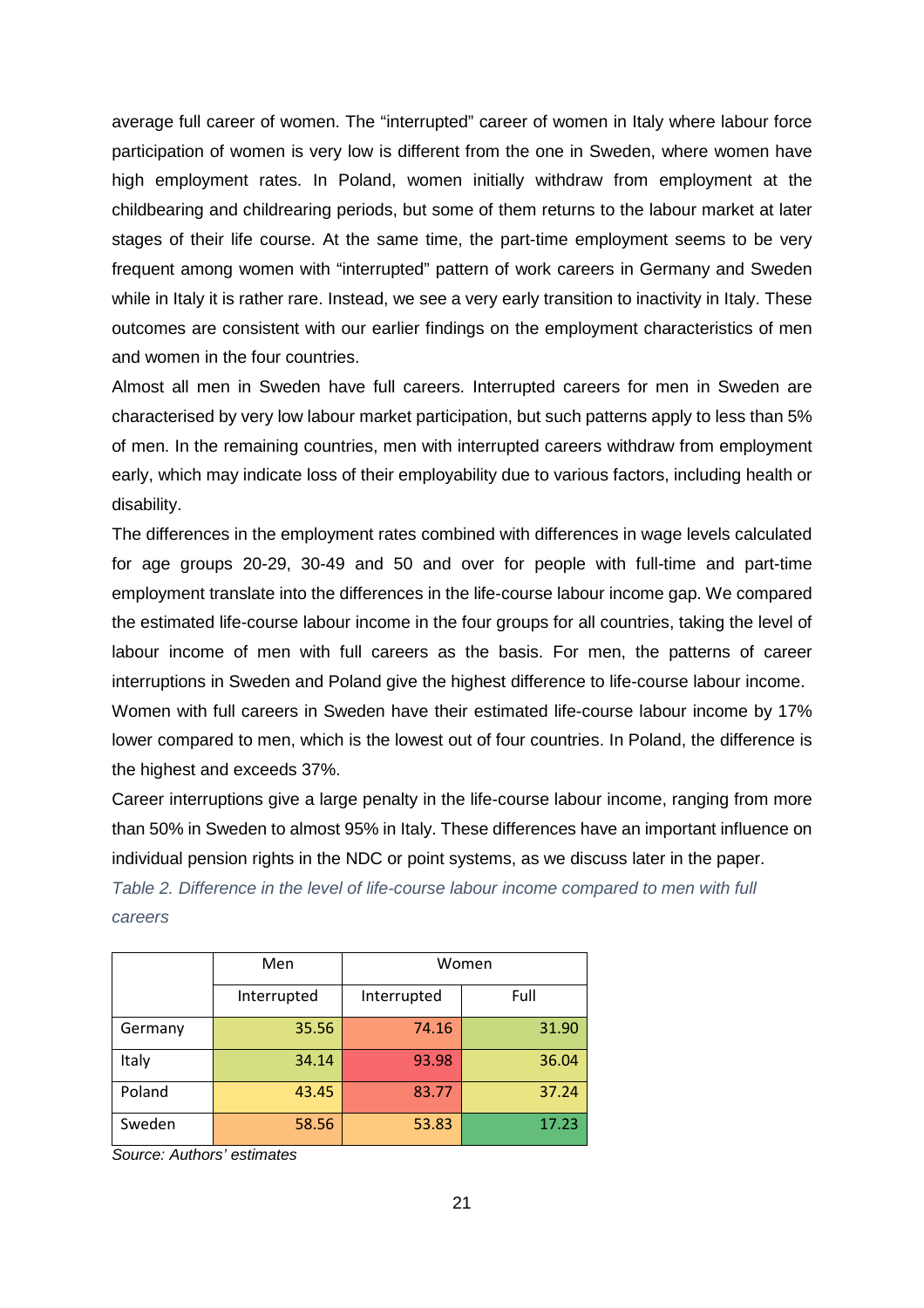<span id="page-23-0"></span>

#### *Figure 12. Employment age profiles for interrupted careers and full careers by sex in the analysed countries*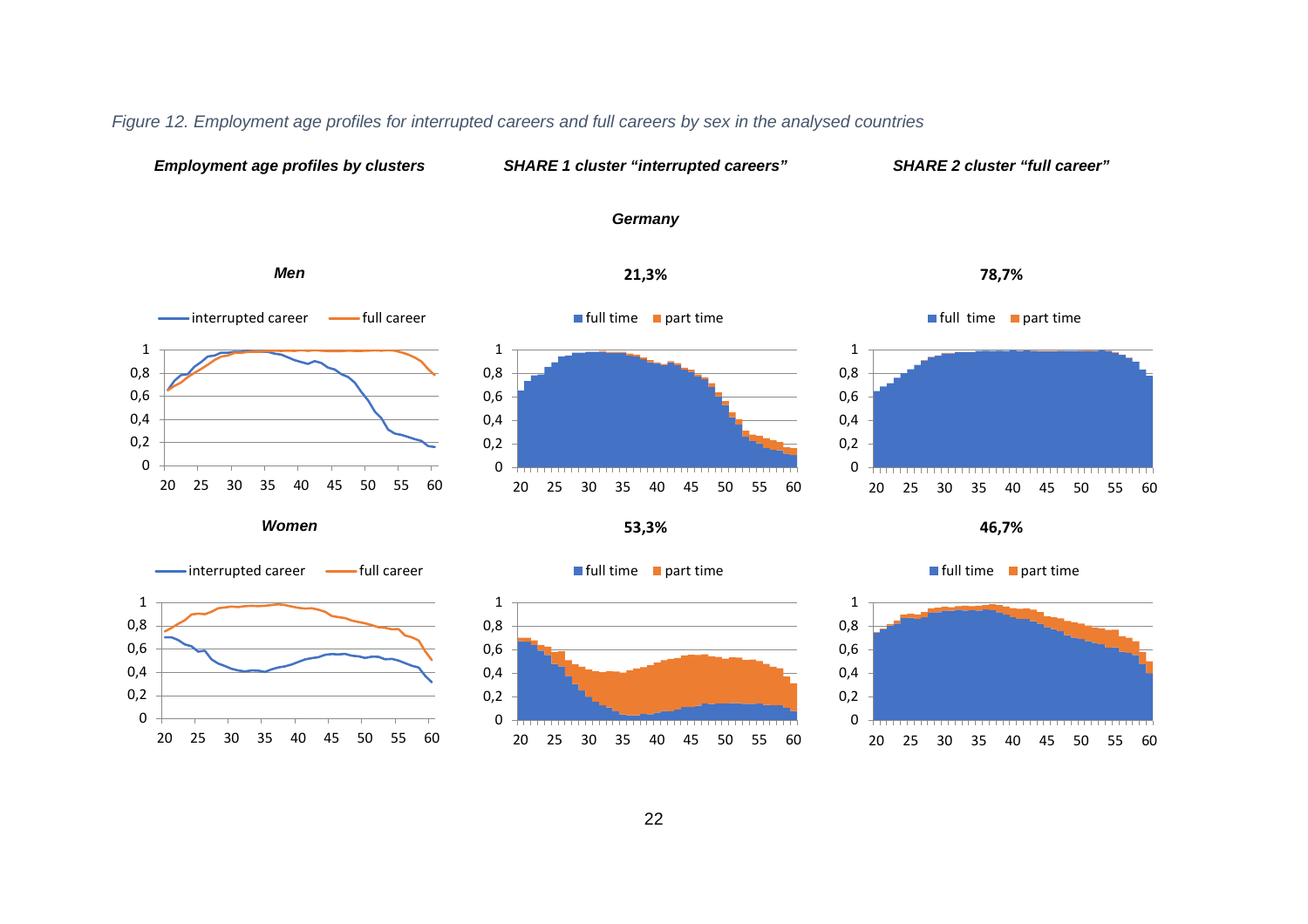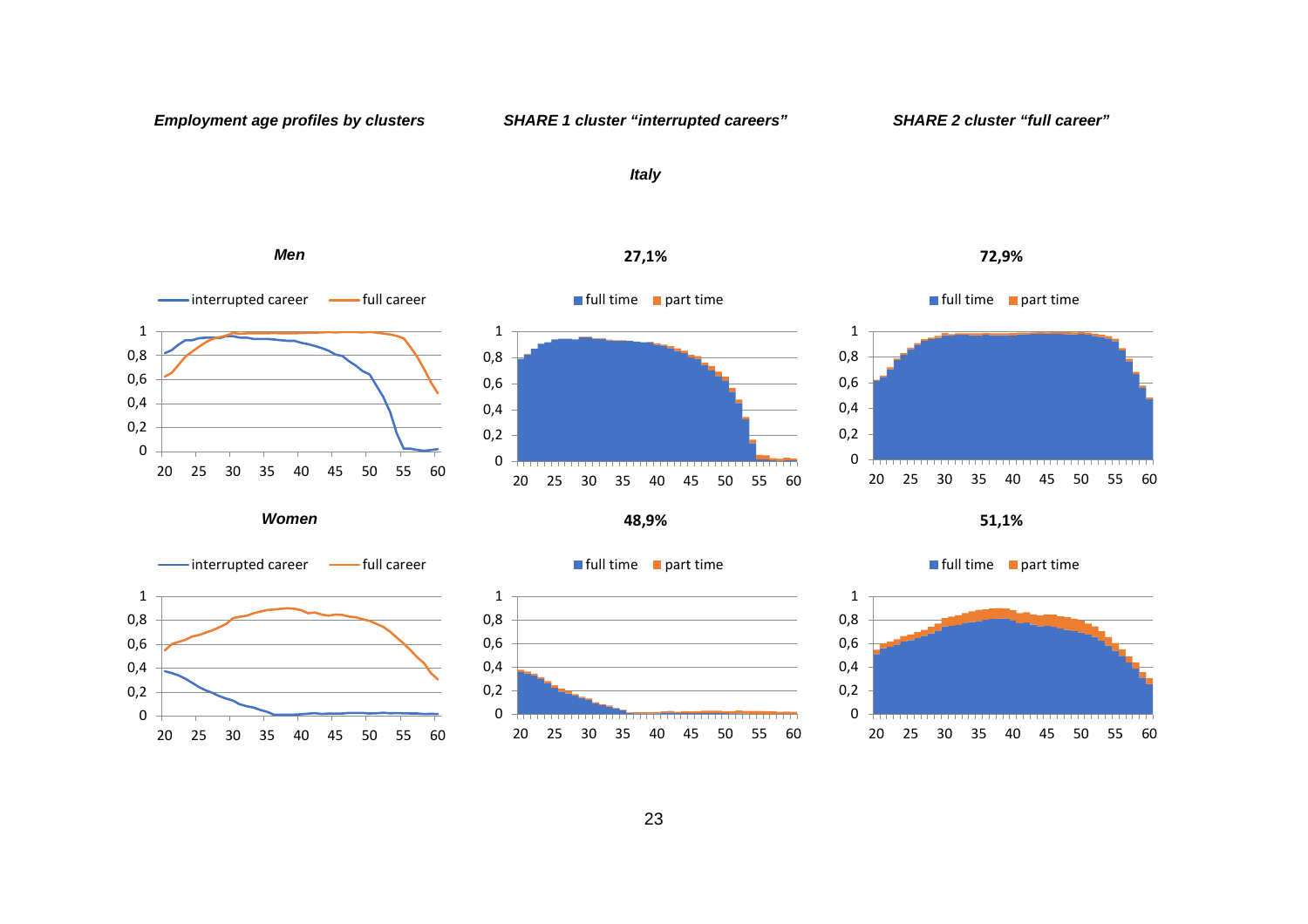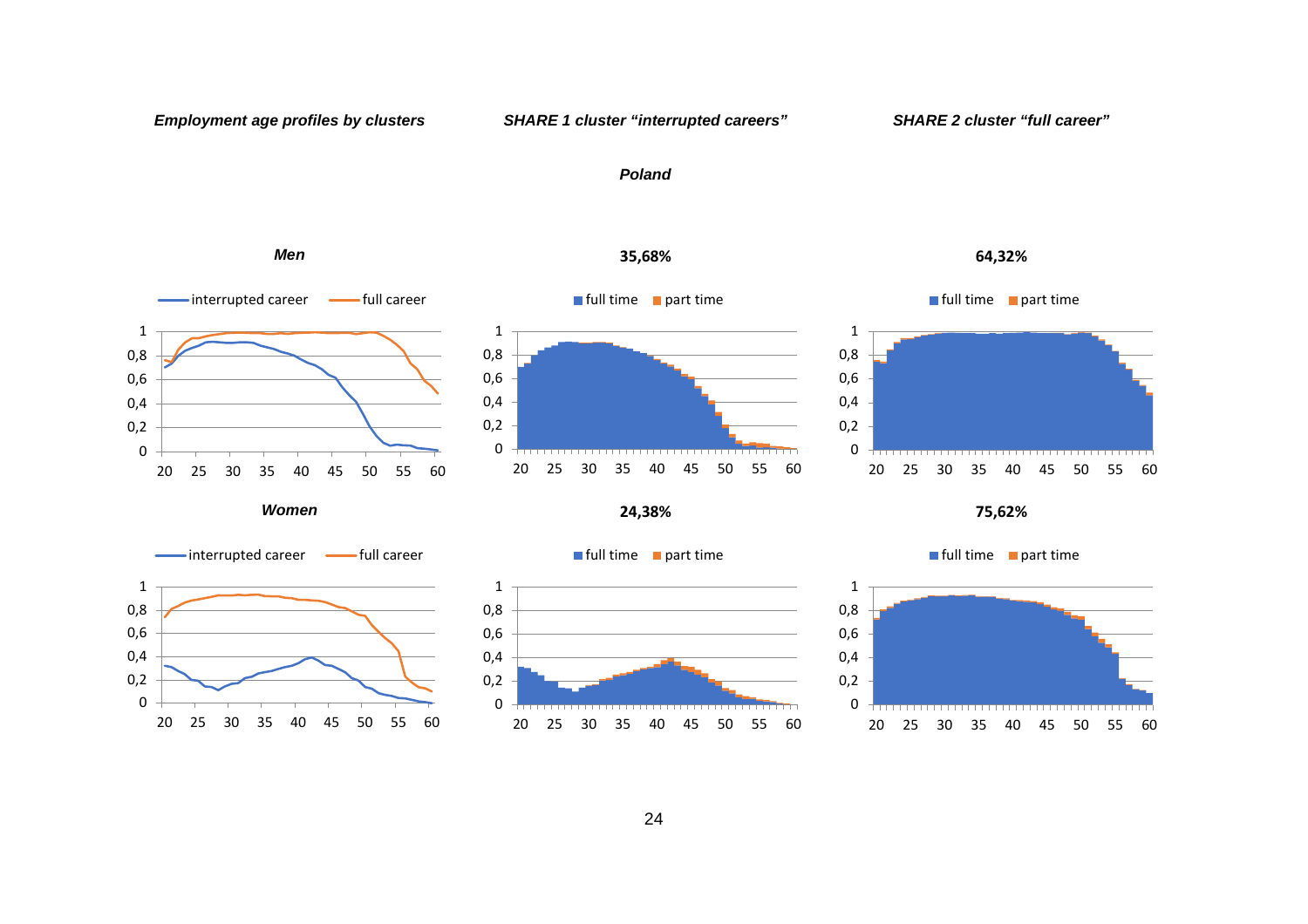

*Source: Authors' estimates based on SHARE Wave 2 data*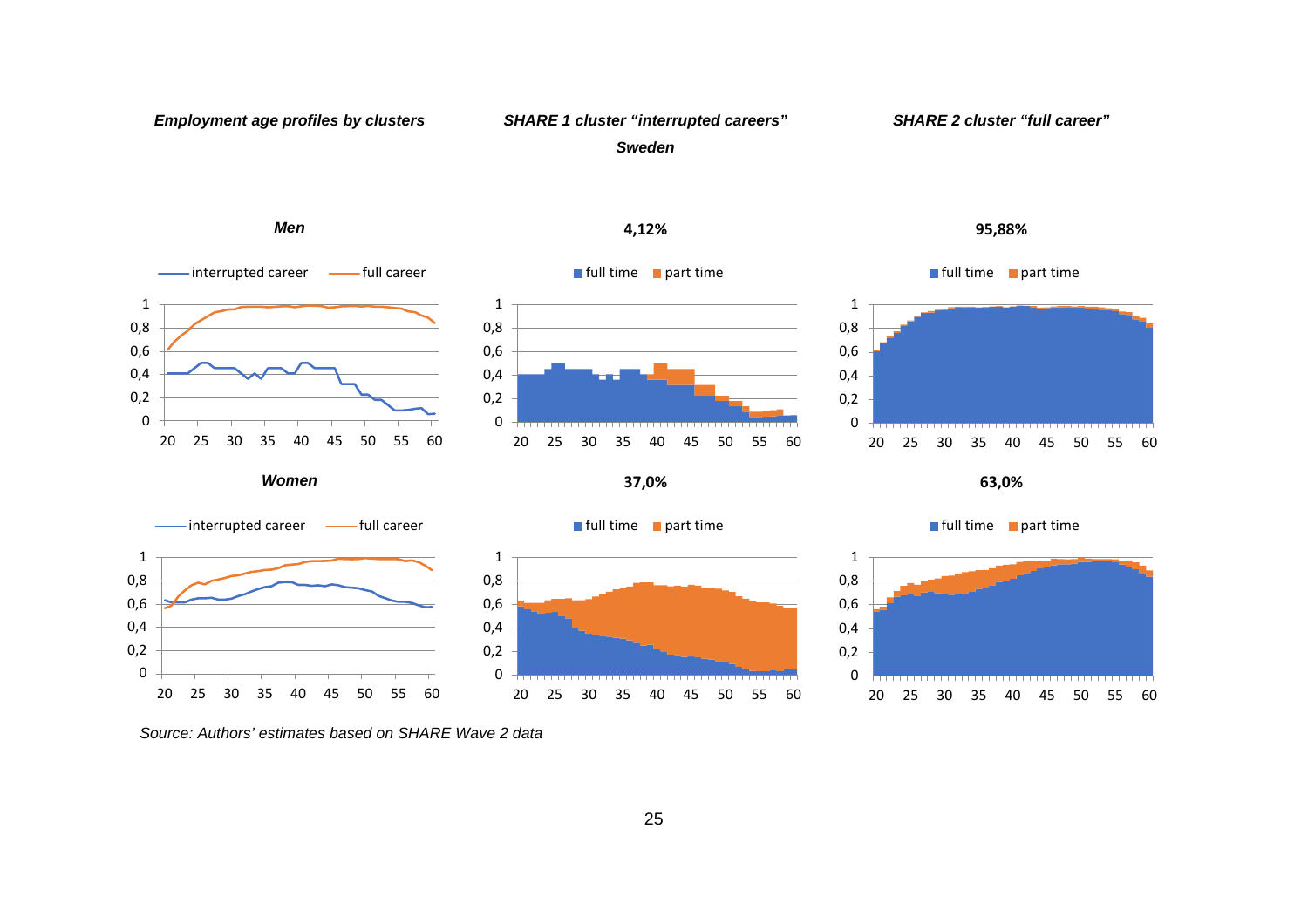### <span id="page-27-0"></span>1.6. Job satisfaction of workers 50+: differences between men and women

Different labour market experiences between and within countries lead to different levels of job satisfaction. Chłoń-Domińczak, Holzer-Żelażewska, and Maliszewska (2017) identified four groups of workers, based on the assessment of various aspects of job satisfaction $^8$  $^8$ , using the recent wave of SHARE (Wave 6 of 2015). The four groups are:

- 1. **Unsatisfied workers**, who generally experience many push factors out of the labour market: job demanding physical strength, time pressure, job insecurity, low promotion prospects, while at the same time they feel less supported and recognised, they have lower possibilities to develop their skills and they also feel that their salaries are not adequate to the job content.
- 2. **Workers tired physically**, they indicate high intensity of physical work, combined with worries that their health status will not allow them to work until they retire.
- 3. **Workers tired with routine work**, who in general assess their jobs well, however they indicate little flexibility of the job performance and lower level of factors that relate to the job support and recognition (compared to the last group).
- 4. **Satisfied workers**, who indicate that they are satisfied and encouraged by their employers.

The composition of groups varies in the four countries, as shown in [Figure 13.](#page-28-1) The share of satisfied is lower in Italy and Poland, while highest in Sweden. Similarly, the "unsatisfied" group represents the higher share of workers in the former two countries. In Poland, we also see the highest share of employees who are tired physically, while in Italy and Germany the cluster of those who report to be tired with routine and less flexible work conditions is the largest. Between countries, differences are more visible than those between men and women are. In Germany and Sweden, the group of satisfied men is slightly larger than the group of satisfied women. In Poland, on the contrary, the share of women who feel satisfied with their job is almost double the share of men. Women also less frequently work in jobs that leads to physical tiredness. In Poland, the share of dissatisfied women is almost double that of men.

 $\overline{a}$ 

<span id="page-27-1"></span><sup>&</sup>lt;sup>8</sup> They applied factor analysis, followed by cluster analysis using 13 items related to job satisfaction for the full sample of 17 countries participating in the wave 6 of the SHARE survey.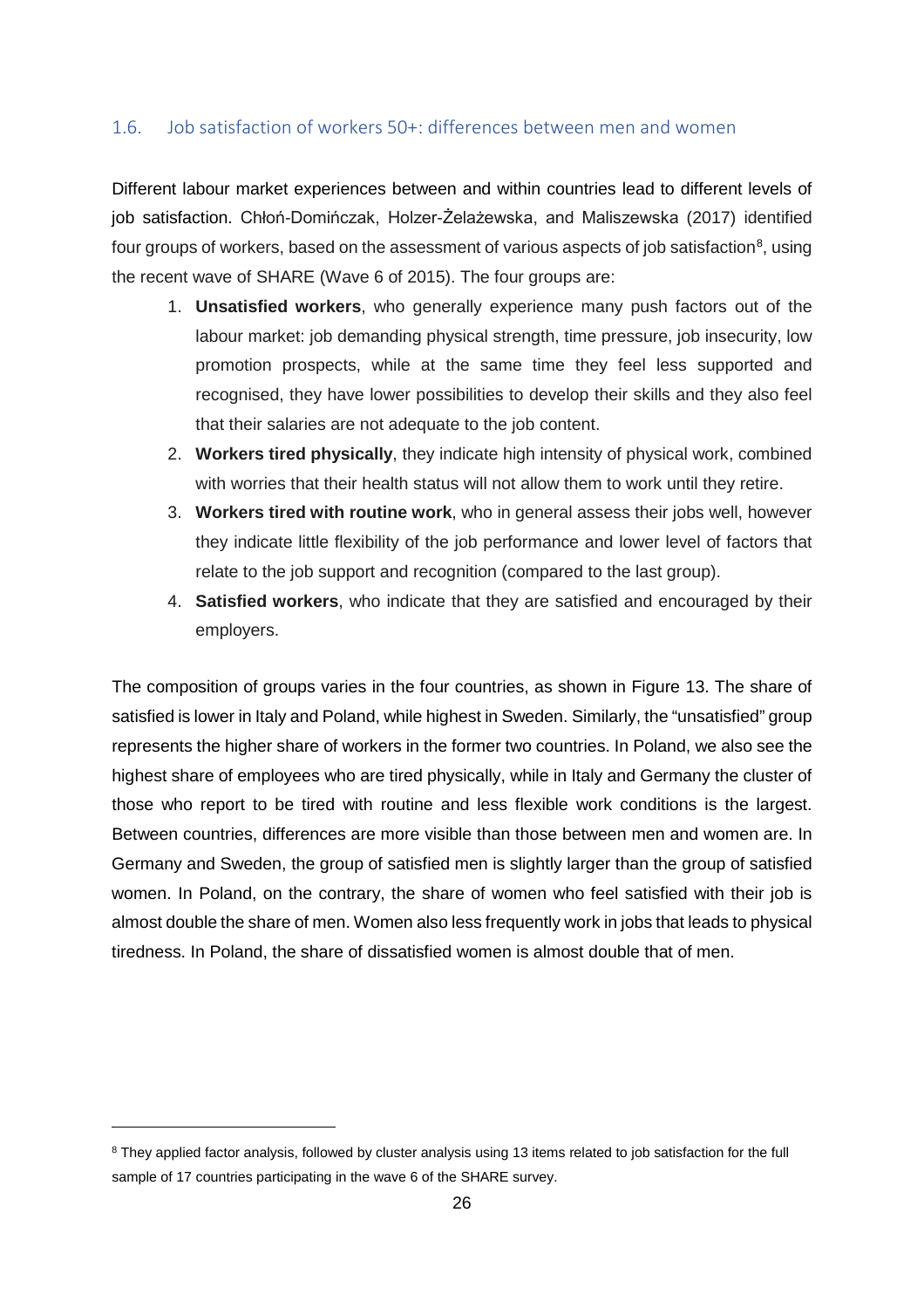<span id="page-28-1"></span>*Figure 13. Groups of workers above age 50 according to their job satisfaction by sex in selected countries*



*Source: Authors' analysis of SHARE data: wave 6; following the analytical approach of* (Chłoń-Domińczak et al. 2017)*.*

The higher level of job satisfaction is positively associated with higher employment rate among older workers (Chłoń-Domińczak et al. 2017). This means that workers in Poland and Italy are general inclined to retire earlier than workers in Germany and Sweden, what we discuss in the next section. Such behaviour in Poland will be further supported by recently reinstated lower retirement age<sup>[9](#page-28-2)</sup>. The actual differences between countries and sexes may be even higher, as the survey measures only on the perception of people, who are working. Some people discouraged with a low quality of job could have already retired.

### <span id="page-28-0"></span>1.7. Extending working lives and prolonging retirement

In this section, we use the SHARE Wave 6 data to illustrate the differences between the four countries with respect to both employment rate of older workers as well as retirement rates (measured as a share of old-age pensioners in age groups). The estimates are shown in [Figure 14.](#page-29-0)

The SHARE data confirms the LFS-based data. The highest employment rates of men are noted in Sweden and the lowest ones in Poland. For women a steep decline of employment rates refers to 55-59 and 60-64 age groups.

 $\overline{a}$ 

<span id="page-28-2"></span><sup>&</sup>lt;sup>9</sup> For details see (Buchholtz, Chłoń-Domińczak, and Góra 2017).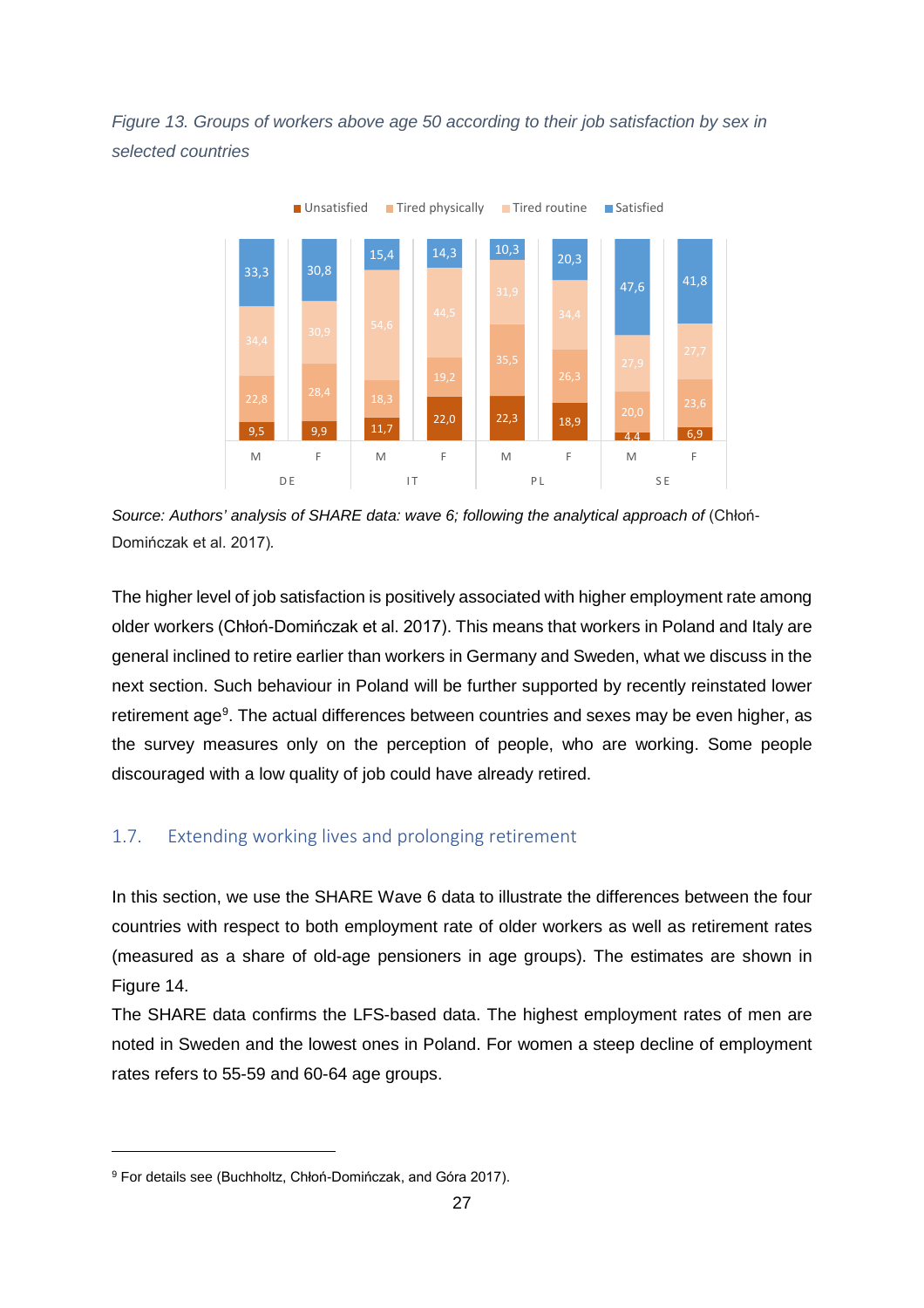<span id="page-29-0"></span>



*Source: Authors' analysis of SHARE data: wave 6;* 

As regards retirement rates, the transition to retirement for men has similar pattern between the four countries. The largest differences are seen in the age group 60-64, i.e. close to the legal retirement ages. In this age group, Sweden shows the lowest share of old-age pensioners, while Italy the largest one. This indicates the early transition to retirement in Italy. The women's pattern of retirement is more diversified across countries. In Sweden, the age profile of the women's retirement rate is similar to men. Poland is distinct from the other three countries, as the majority of women aged 60-64 is already retired. In Italy, only 60% of women older than 65 receive old-age pensions. This confirms our observations on their labour market participation. Women, who withdraw earlier from the labour market or did not participate in employment at all, do not have entitlements to their old-age pensions and they have to rely on their husbands' incomes, survivor benefit or other sources of income. This confirms the significant differences between countries also in the outcomes of their pension systems, as they are functioning today.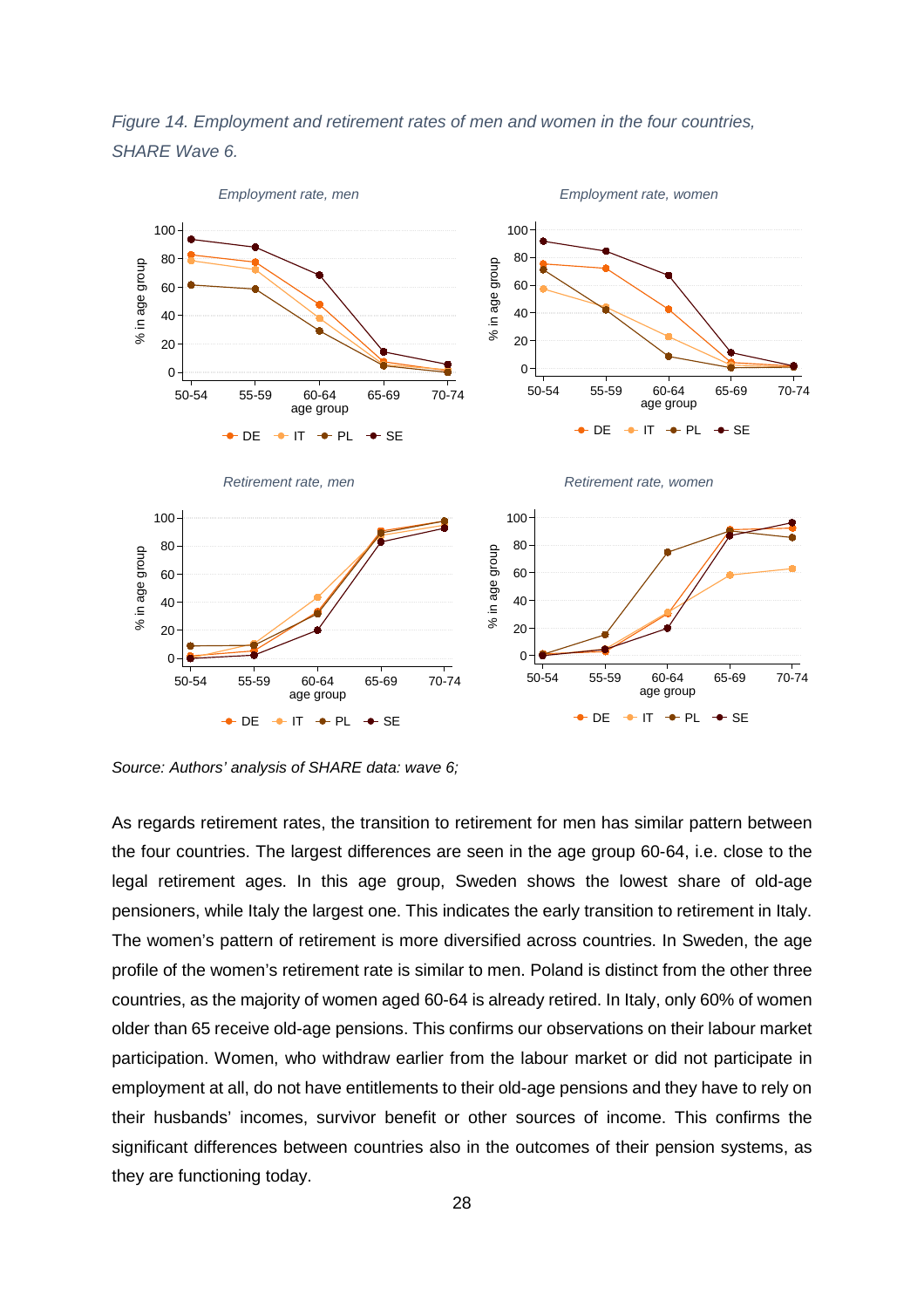# <span id="page-30-0"></span>2. Employment histories and pension levels

In this section, we present simulations of pension levels for men and women in the four countries. As indicated already, contrary to the approach used in the comparative simulations, we assume different employment paths by country and sex. While the assessment of theoretical replacement rates by the OECD (OECD 2015) and the European Commission presented in Pension Adequacy Reports (European Commission 2015) focuses on comparing the expected pension benefits under different pension systems for people with standard profiles of employment careers, the assumptions usually applied refer to the full (or almost full) employment length and different (but standardised) earnings levels.

Our goal is to assess the expected outcomes of the pension systems taking into account the country-specific labour market situation as regards gender-related biographies, employment and wages. As shown in the previous section, the labour market differences between countries and between men and women within countries are significant. The adequacy of future pensions will depend significantly on the employment histories that are distinct between countries.

### <span id="page-30-1"></span>2.1. Pension simulations: assumptions and approach

In order to compare the expected levels of future pensions, we prepared the microsimulation model that we use to calculate the level of old-age pensions in the four countries. In the model, we calculate the *theoretical future pensions* in relation to the country average wage in the year of retirement. The theoretical future pensions are calculated for individuals that start their employment at age 20 in 2017 and continue their labour market careers according to profiles specified in the relevant scenario.

There are four different scenarios of employment paths (each for men and women) that we apply in the simulations:

- 1) Average **Eurostat** scenario: probabilities of employment are set according to the average employment rates by country, sex and age (in 5-year age groups), levels of wages (compared to the average) are set using the average wages by country, sex and age (in 10-year age groups), as presented in sections 1.1 and 1.2;
- 2) **NTA** scenario: labour income that is the basis for contribution calculation is based on the NTA age profiles of labour income by country and sex, as presented in section 1.3;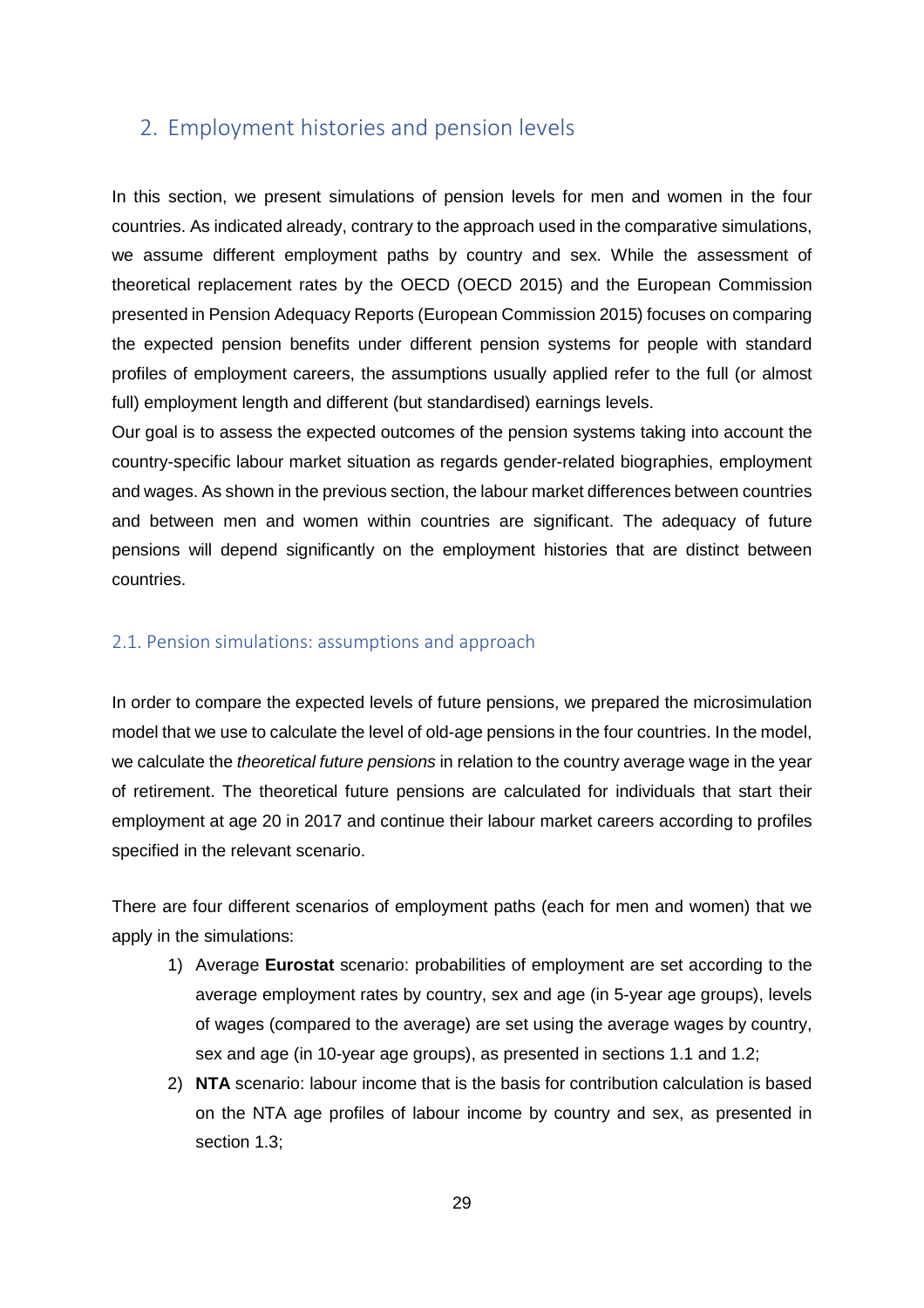- 3) SHARE scenario of **interrupted career**: probabilities of employment are set according to the first cluster identified in the sequence/cluster analysis, as presented in section 1.3, levels of wages are similar as in the Eurostat scenario;
- 4) SHARE scenario of **full career**: probabilities of employment are set according to the second cluster identified in the sequence/cluster analysis, as presented in section 1.3, levels of wages are similar as in the Eurostat scenario;

Other assumptions in the simulations are based on the Ageing Working Group assumptions (European Commission DG ECFIN 2015), as listed in [Table 3.](#page-31-1) Life expectancy used for pension calculation is based on the Eurostat population projections (EUROPOP 2013).

|                                              | Germany | <b>Italy</b> | Poland | Sweden |
|----------------------------------------------|---------|--------------|--------|--------|
| Wage, employment and economic growth:        |         |              |        |        |
| Average wage growth rate (in %)              | 1.5     | 1.2          | 2.2    | 1.5    |
| Employment growth rate (in %)                | $-0.5$  | 0.1          | $-0.6$ | 0.5    |
| Wage bill growth rate (in %)                 | 1.0     | 1.0          | 1.0    | 1.0    |
| GDP growth rate (in %)                       | 1.0     | 1.3          | 1.6    | 2.0    |
| <b>Contributions</b>                         |         |              |        |        |
| contribution NDC (% of wage)                 | na      | 33.00        | 12.22  | 14.88  |
| contribution NDC 2 (% of wage)               | na      | na           | 4.38   | na     |
| contribution FDC (% of wage)                 | na      | na           | 2.92   | 2.33   |
| Indexation and rates of return               |         |              |        |        |
| indexation of the NDC account (in %)         | na      | 1.3          | 1.0    | 1.5    |
| Indexation of NDC 2 account (in %)           | na      | na           | 1.6    | na     |
| Rate of return on FDC account (in %)         | na      | na           | 2.0    | 2.0    |
| <b>Annuity calculation</b>                   |         |              |        |        |
| Discount rate for annuity calculation (in %) | na      | 1.5          | 0.0    | 1.60   |

#### <span id="page-31-1"></span>*Table 3. Country- specific assumptions used in the pension simulations*

*Source: own assessment based on AWG and OECD assumptions* 

#### <span id="page-31-0"></span>2.2. Theoretical future pensions

We calculate theoretical future pensions according to the four scenarios, separately for men and women. The amount of contributions paid at a given age depends on the age- and sexspecific employment probability and labour income, according to the applied scenario. We assume that both men and women retire at age 67 (target retirement age in Germany, Italy

Adjustment of point value due to life expectancy 14% na na na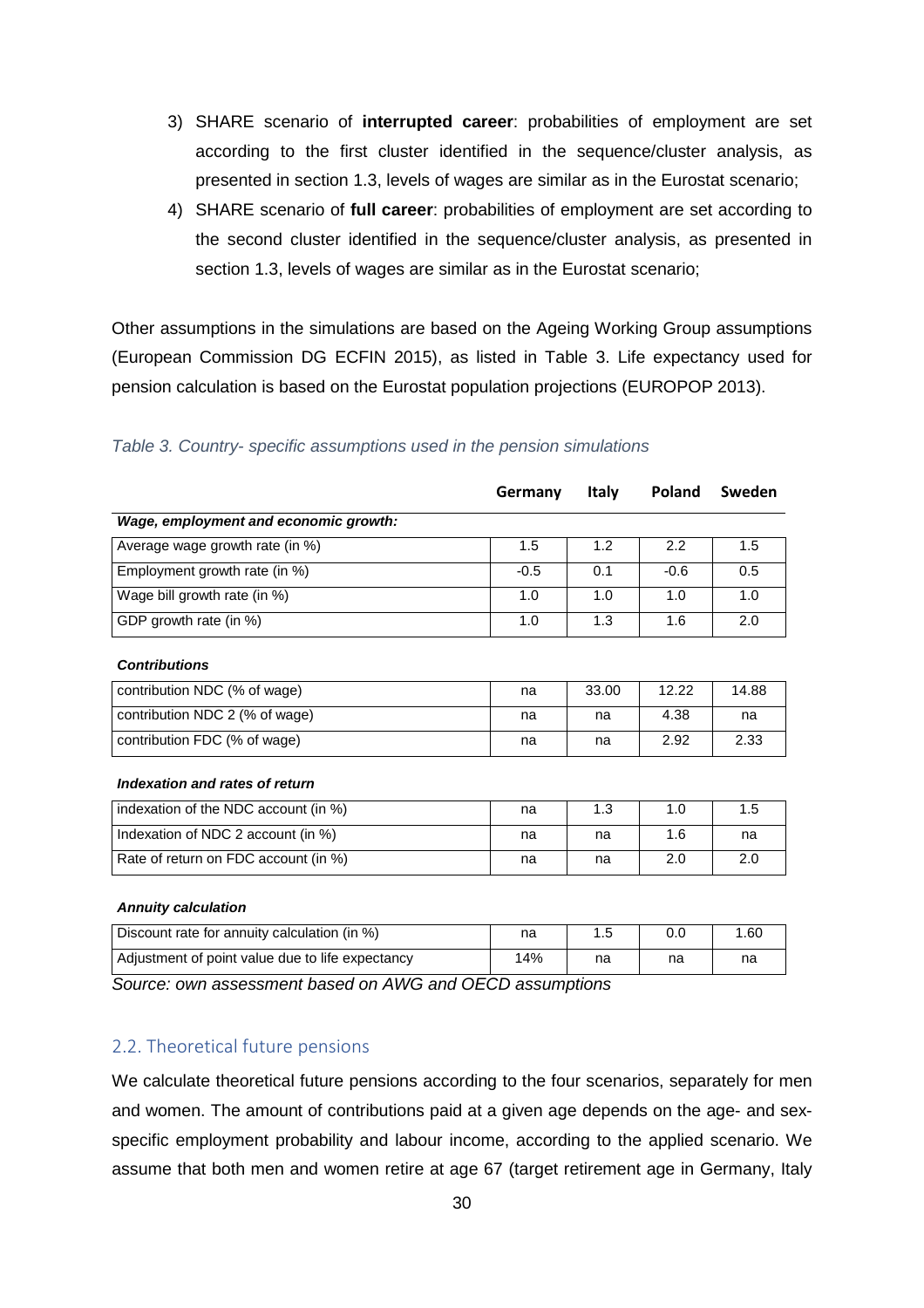and Sweden). For Poland, we also present results for lower ages: 65 for men and 60 for women, that is again the legal retirement age (since October 2017).

[Figure 15](#page-33-1) shows the summary of the simulation results. In general, men can expect higher pensions compared to women in all countries. The difference is largest in Italy and Germany (26.8 p.p and 22.9 p.p. respectively in the Eurostat scenario). In the remaining two countries, the difference is slightly exceeding 10 p.p. upon the retirement age of 67. Under the lower retirement age in Poland, the difference increases to 12.0 p.p. This is an outcome of accumulated differences in both labour market participation and average wages by sex.

There are also differences between countries. The Eurostat and NTA scenario results are in general similar. In the Eurostat scenario with average employment rates and average wages by age, the highest level of theoretical future pensions for men is in the case of Italy, exceeding 56% of average wage, followed by Germany, Sweden and Poland. For women in the same scenario theoretical future pensions in Sweden and Italy are close to 30%, in Germany they are slightly lower. In Poland, assuming retirement age of 67, women's theoretical future pensions remain below 20% and for lower retirement age (60 years) it falls below 15%.

Last but not least, the theoretical future pensions based on the two profiles of "interrupted" and "full" careers indicate the gaps in the expected pensions generated by the accumulated impact of career breaks. For men, the largest difference is seen in Sweden (28.6 p.p), however it should be noted that the majority of men in Sweden (almost 96%) are in the group with the full career. In Italy and Germany, men with interrupted careers withdraw from the employment earlier. As a result, they can expect their pensions lower by 25.8 p.p. and 24.0 p.p. respectively. In Poland, the difference is the lowest at 15.5 p.p. The share of men with the interrupted careers is also higher in the three latter countries, as discussed in section 1.4.

The pattern of interrupted careers of women in Poland and Italy leads to the expected level of theoretical future pensions below 5% of average wage. This is significantly below a poverty line and a minimum pension guarantee. This outcome for Italy is mainly due to the very short work careers of women, who withdraw from employment very early, presumably as they establish families and have children. In Poland, we see higher participation levels, however, given the design of the pension system, in particular the lower contribution rate and no discount rate for annuity calculation, the estimated benefits are low. The gap due to the career interruption in Italy is very high at 41.6 p.p., while in Poland it is much smaller at 13.9 p.p. In Germany and Sweden, career interruptions for women reach respectively 17.9 p.p. and 28.5 p.p.

31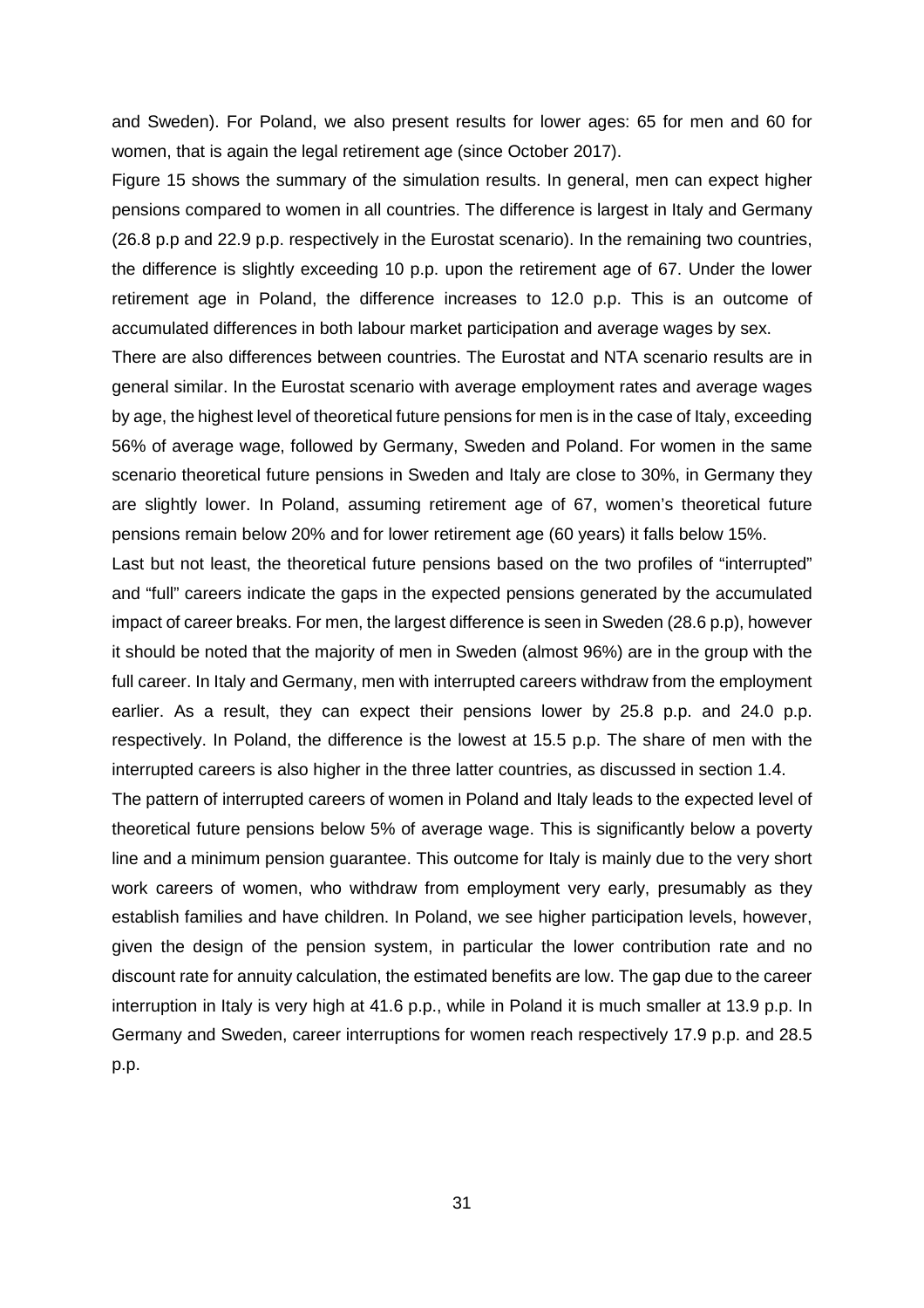<span id="page-33-1"></span>*Figure 15. Theoretical future pensions of men and women under different assumptions on labour market paths by country (% of average wage)*



*Source: Authors' analysis*

# <span id="page-33-0"></span>2.3. Impact of employment paths and pension system design on theoretical future

### pensions

In order to assess, how differences in age and wage income profiles by sex affect pension levels, we prepared a simulation indicating the pension level in Sweden for workers with wage income and employment rate profiles according to the national characteristics. The results are depicted in [Figure 16.](#page-34-0) As one could expect, for all three countries the level of theoretical future pensions in the Swedish pension system is lower due to their lower labour market participation. The difference is smallest in Germany and largest in Italy. The pattern is similar for men and women.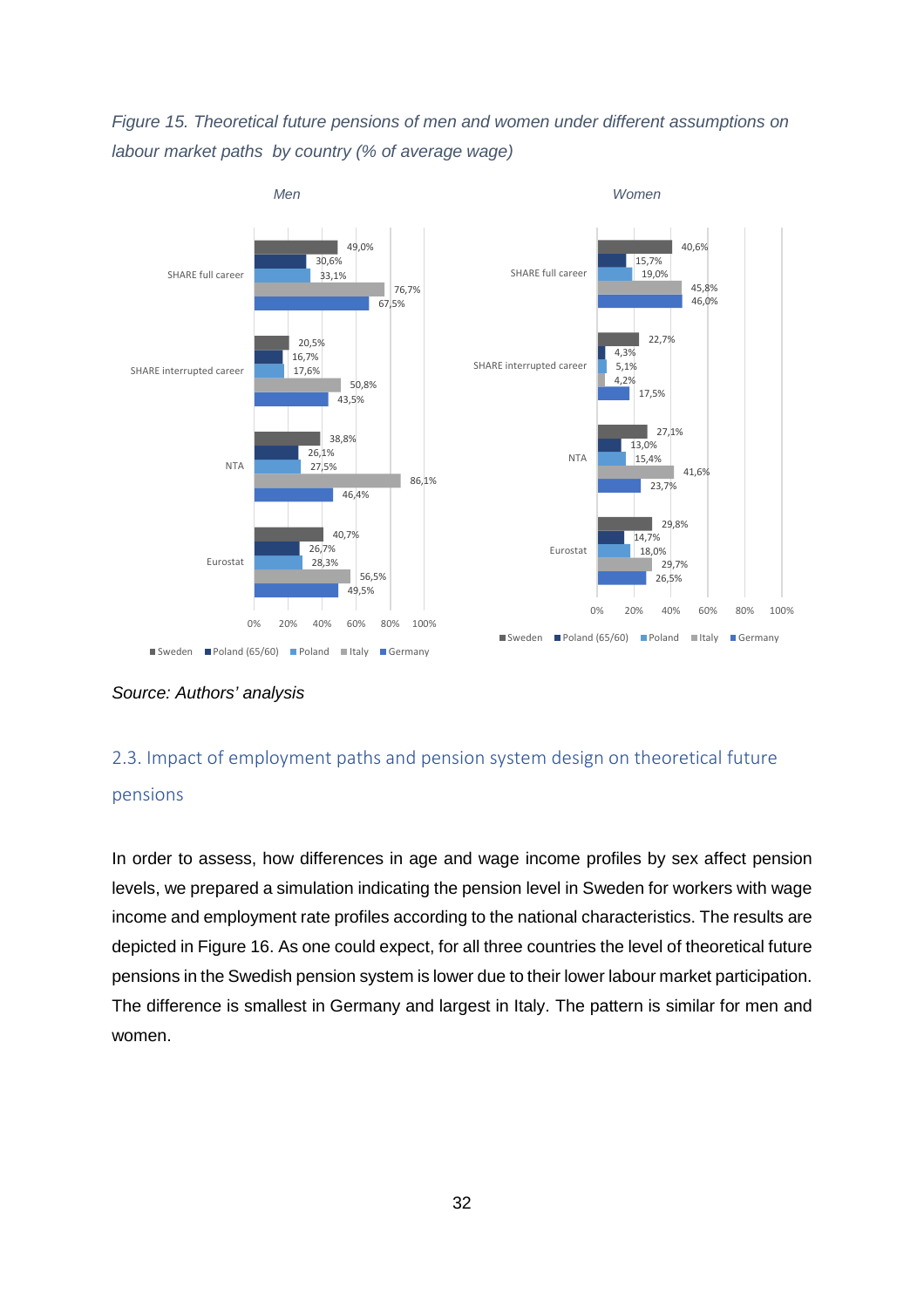<span id="page-34-0"></span>*Figure 16. Pensions levels in Swedish pension system for country-specific assumptions on employment rate and wage levels by age and sex (% of average wage)*



*Source: Authors' analysis*

The decomposition of the difference in the level of TFPs between Sweden and the other three countries is presented in [Figure 17.](#page-34-1)

<span id="page-34-1"></span>



*Men Women*

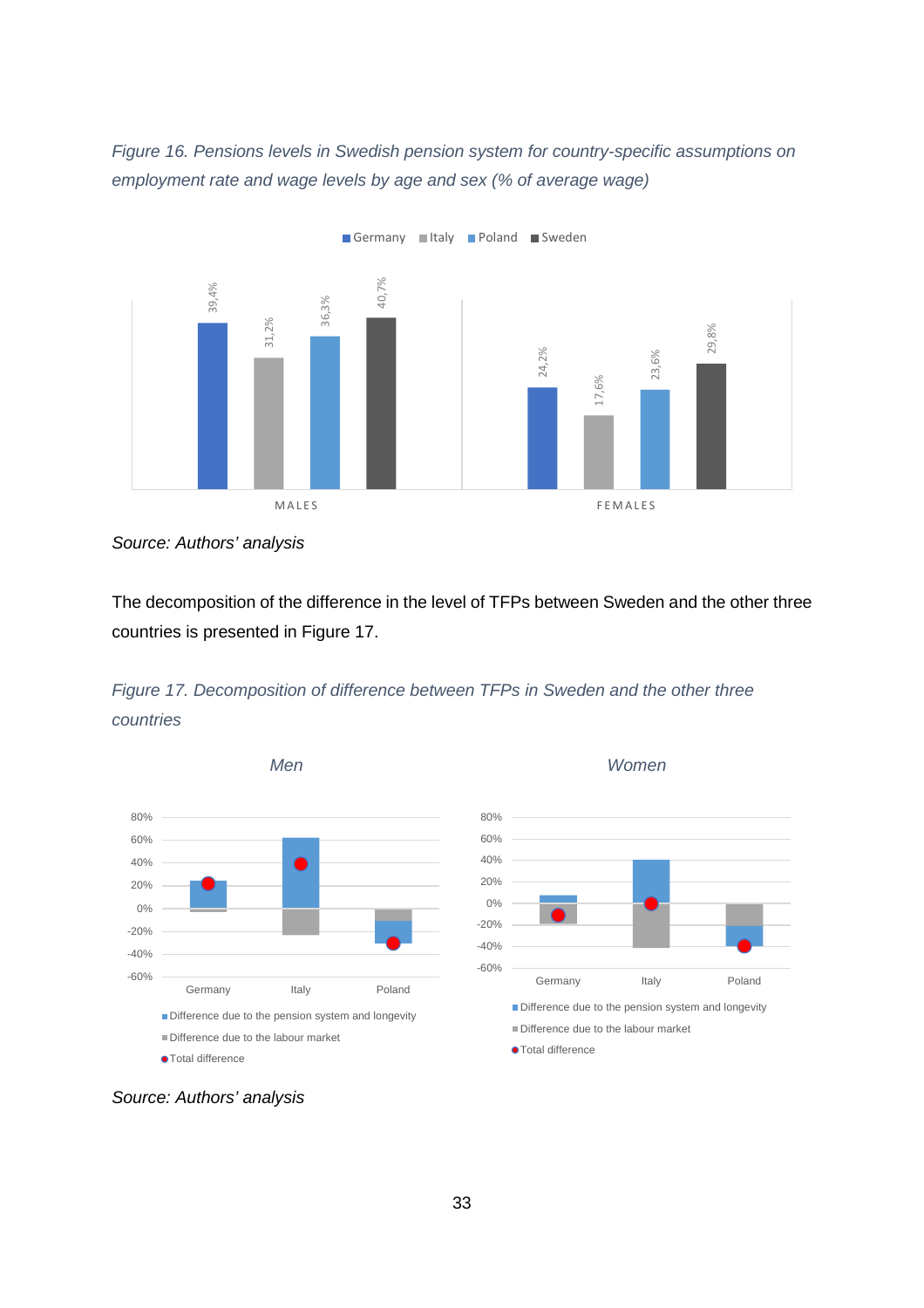### <span id="page-35-0"></span>3. Summary and conclusions

The labour market plays the crucial role in all types of pension systems. In the pre-paid systems, especially in NDC and FDC, that role is strong and visible also at the individual level. That has a lot of advantages (as discussed in Góra and Palmer, 2017). At the same time, this means that accumulated differences in the aggregated labour income over the life course translate to the differences in pension levels. These differences are less pronounced in other types of pension systems, such as NDB or FDB that do not have a direct link between lifetime earnings and pensions.

Our analysis clearly shows that the patterns of interrupted careers lead to much shorter time spent in employment, compared to full careers, particularly in Italy and Poland. What is also important, career interruptions affect significant share of men and women: one in two women in Germany and Italy, one in three in Sweden and one in five in Poland. Women with interrupted careers in Poland and Italy are at risk of having extremely low old-age pensions in the NDC systems (below 5% of average wage). Women in Germany, if the patterns of interrupted careers remain unchanged, can expect pensions that are below 20% of average wage, while in Sweden they barely exceed a quarter of average wage. This leads to a high social risk of low old-age incomes for a significant group of women in the future.

This risk may be mitigated with two types of policy interventions. The first one, more difficult politically, but sustainable in the long-run focuses on finding ways to improve the labour market outcomes, particularly for the groups that are at risk of the interrupted careers. Longer working lives and higher wages lead to improved lifetime wages and higher pensions. The second type of intervention is through the adjustment of pension rules, which may seem more attractive in the short-term but hides the problems for the time being rather than solving them. Different retirement age for men and women, pension contributions by persons on care leaves for dependent family members can be mentioned here.

A mix of policies including reducing gender differences on the labour market and transparent compensation for selected justified career breaks, such as maternity or childcare leaves<sup>[10](#page-35-1)</sup> the only sustainable policy direction. Measures that address these issues need to be discussed.

There are two directions of the labour market policy that should be seen jointly. The first one is the increase in the labour market participation over the entire life course. Differences at different stages of life accumulate when it comes to receiving pension. At the beginning of the employment activity such policies should focus on smoothing the school-to-work transition. Population ageing, late parenthood and increasing numbers of generations living in parallel as well as more diverse life biographies challenge the concept of "rush hours" to be allocated

 $\overline{a}$ 

<span id="page-35-1"></span><sup>10</sup> For discussion of solutions applied in NDC countries see: Chłoń-Domińczak, Franco and Palmer (2012)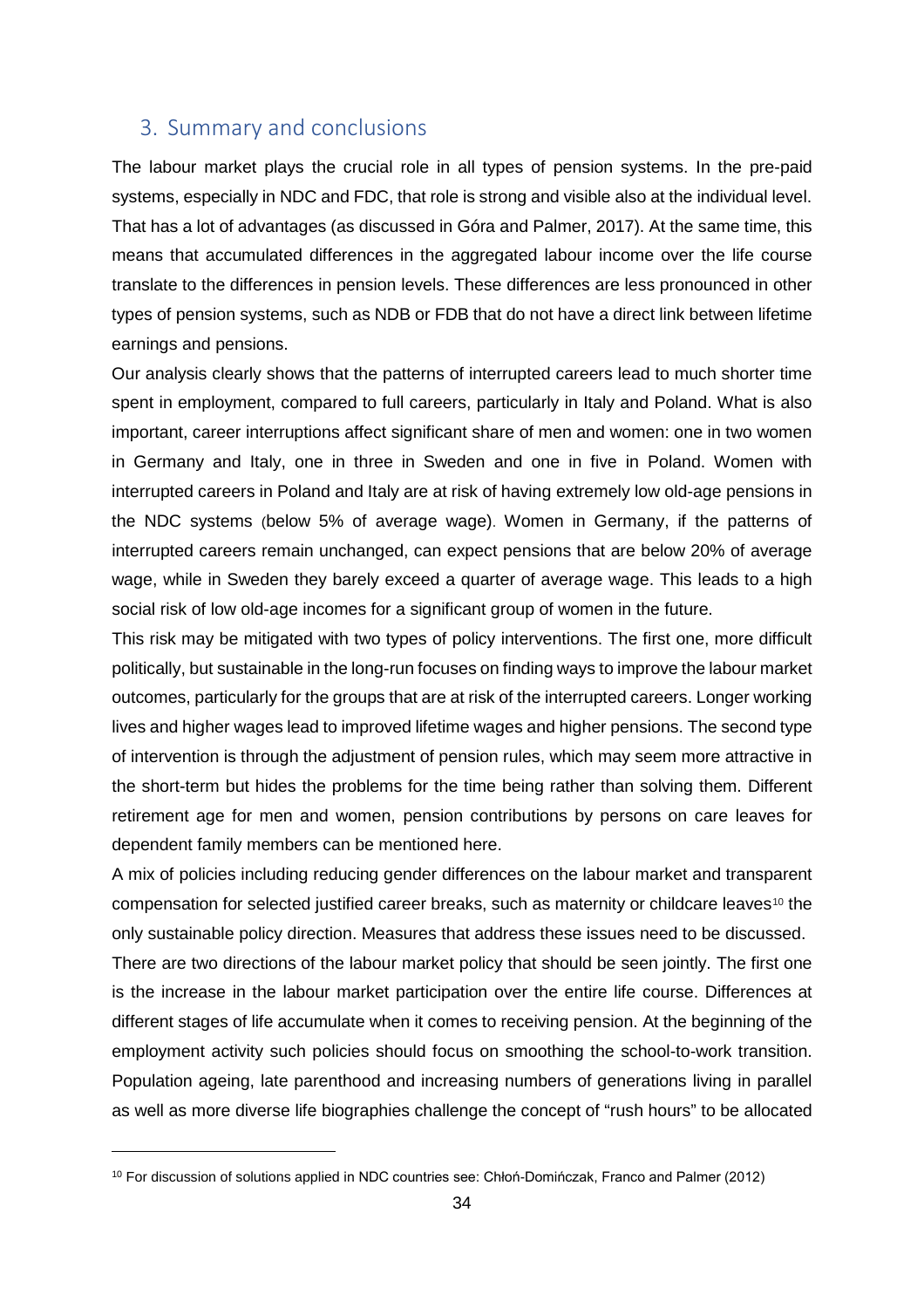in the defined periods of the life course. Therefore, reconciliation of work and family over the life course seems to address better needs of people at different stages of their lives. The key issue is the redistribution of work and care within family networks, especially between women and men. Moreover, since family obligations related to children seem to be crucial for establishing a labour market position and career prospects of both women and men, policies supporting reconciliation of work and parenthood are highly relevant. Measures that strengthen women's breadwinner role and foster men's involvement in family care will result in more gender equality in the labour market. Later, policies are needed to support returns to employment after longer spells of remaining outside labour force. Finally, the policies should also aim at prolonging working lives and preventing early labour market withdrawal of both men and women. All these interventions are equally important to reduce the risk of interrupted and short careers.

The gender pay gaps are substantial. They do not diminish for new cohorts of workers and will remain an important contributor to women's pension disadvantage once these women retire. These labour market inefficiencies need to be tackled – we need both better enforcement of equal pay policies, as well as -again - more policies promoting equal shares of unpaid work and child care. These that have been in place so far helped to bring more women into the labour markets over the past two decades, but as our data and analyses show, failed to improve women's pay in relation to men's.

Our analysis presents the nature and approximate scale of selected (in our view the most important) labour market problems affecting the outcome of pension systems at the micro level. We combine the country-specific assumptions on labour market participation with the pension system design. In that way, we can compare the outcomes of the combined effect of pension system design applied in the specific labour market context of selected countries. This expands the up-to-date comparisons in the literature, that focuses primarily on differences in the design of pensions, ignoring the pronounce differences in the employment careers of men and women between countries. We also show that there are differences in the patterns of interrupted careers that lead to the high risk of low and very low pensions.

The paper provides new evidence on the development of NDC pension systems under different labour market performance and institutional settings. For women, differences in expected future pensions are caused to a larger extent by the differences in their employment profiles, more than due to the design of the pension systems and longevity.

The transparent link between contributions and benefits in the NDC system makes the systems sustainable in the long run. They also have clear incentives for individuals for the higher and longer labour market participation, which is necessary in the context of population ageing and shrinking working-age populations. In order to fully exploit the benefits of such systems, it is important to highlight the existing risks related to the existing labour market gaps,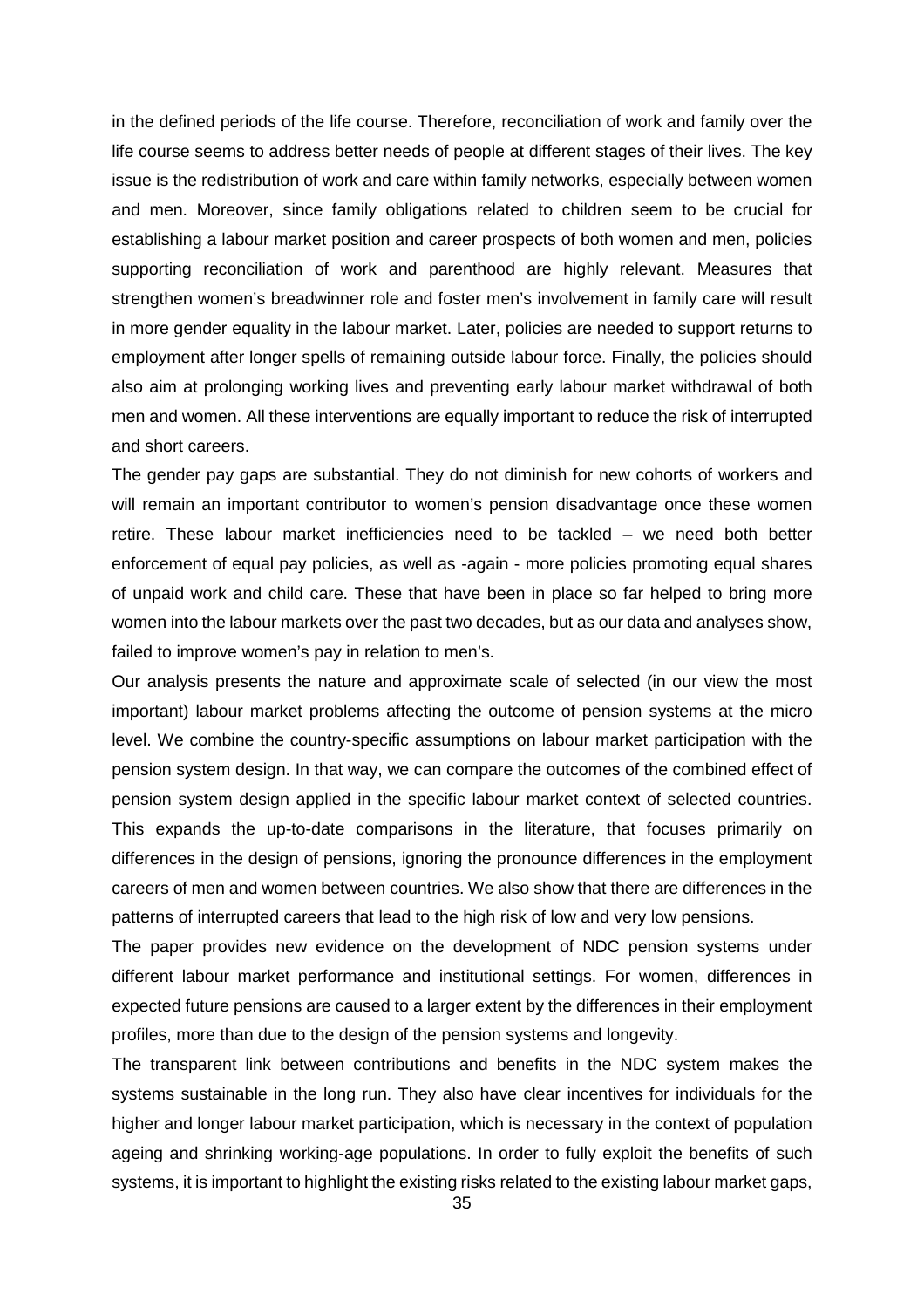including in particular interrupted careers. These risks need to be tackled through the labour market policies, not by fiddling with the pension system design that would weaken the link between contributions and benefits. Compensation for the care periods, such as maternity or child-care leaves in the form of transparent contributions paid to the NDC system, in the amount that compensates for the pension loss is one of important measures that help reconciling work and family lives, while not affecting the pension system transparency and sustainability. Transparent pension systems are the asset of the countries that we discuss. Changing them to hide the labour market problems would not help to solve the labour market problems and could lead to the de-stabilising of the pension systems.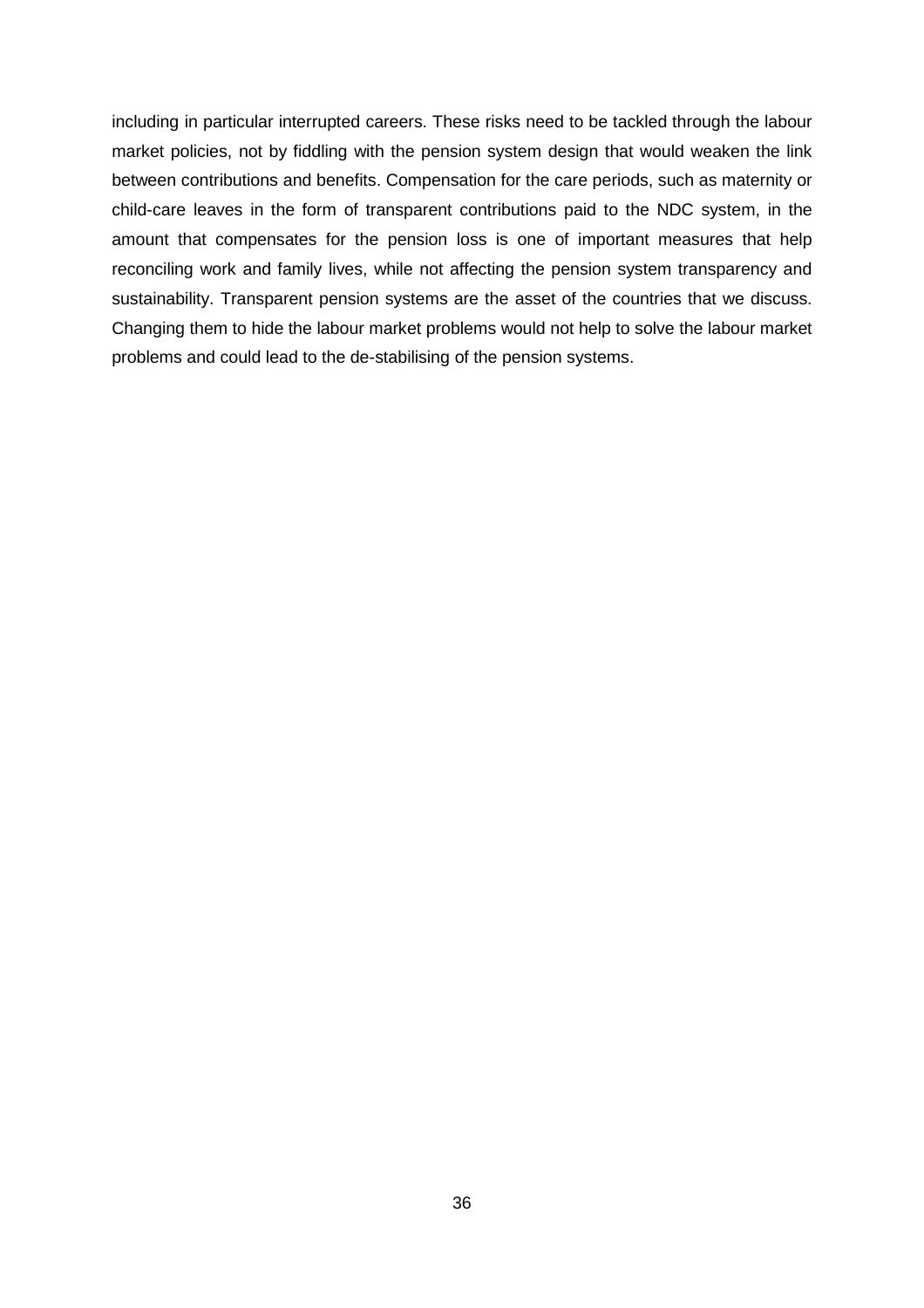## <span id="page-38-0"></span>Bibliography

- Baran, J., Bartha, A., Chłoń-Domińczak, A., Fedyuk, O., Kamińska, A., Lewandowski, P. & Zentai, V. (2014). Women on the European Labour Market. Neujobs Policy Brief, (16.5).
- Brzinsky-Fay, C., U. Kohler, and M. Luniak. 2006. "Sequence Analysis with Stata." Stata Journal 6 (4): 435–460(26).
- Buchholtz, Sonia, Agnieszka Chłoń-Domińczak, and Marek Góra. 2017. "Implementing Non Financial Defined Contribution Pensions in Poland." 1–30.
- Chłoń- Domińczak A., (2017) Gender gap in pensions: Looking ahead, study for the European Parliament, [www.europarl.europa.eu/.../IPOL\\_STU\(2017\)583150\\_EN.pdf](http://www.europarl.europa.eu/.../IPOL_STU(2017)583150_EN.pdf)
- Chłoń-Domińczak, Agnieszka, Daniele Franco, and Edward Palmer. 2012. "The First Wave of NDC Reforms: The Experiences of Italy, Latvia, Poland, and Sweden." Pp. 31–84 in Nonfinancial Defined Contribution Pension Schemes in a Changing Pension World, edited by R. Holzmann and E. Palmer. The World Bank. Retrieved (http://dx.doi.org/10.1596/9780821388488\_CH02).
- Chłoń-Domińczak, Agnieszka, Dorota Holzer-Żelażewska, and Anna Maliszewska. 2017. Polacy po 50 tce: Praca i Emerytura.
- Elger, Tony. 2015. "Dual Labor Market Theories." In The Wiley Blackwell Encyclopedia of Race, Ethnicity, and Nationalism. John Wiley & Sons, Ltd. doi:10.1002/9781118663202.wberen097.
- European Commission DG ECFIN. 2015. "The 2015 Ageing Report. Economic and Budgetary Projections for the 28 EU Member States (2013-2060)." European Economy 3.
- European Commission. 2015. The 2015 Pension Adequacy Report : Current and Future Income Adequacy in Old Age in the EU Country Profiles.
- Goraus, K., and Tyrowicz, J. (2015). Gender Wage Gap in Poland–Can It Be Explained by Differences in Observable Characteristics?. Ekonomia, 36.
- Góra, Marek and Edward Palmer. 2017. NDC the Generic Old-Age Pension System. Rome NDC3 Conference [The Title May Still Evolve].
- Hakim, Catherine. 2003. "A New Approach to Explaining Fertility Patterns: Preference Theory." Population and Development Review 29 (3): 349–374. doi:10.1111/j.1728-4457.2003.00349.x.
- Hofäcker, D., & König, S. (2013). Flexibility and work-life conflict in times of crisis: a gender perspective. International Journal of Sociology and Social Policy, 33(9/10), 613-635.
- Istenic, Tania and Joze Sambt. 2016. "NTA Age Profiles in the EU Countries Results of the WP 1." AGENTA Project Results.
- Kotowska, Irena E., Joanna Stachura, and Pawel Strzelecki. 2008. "Equality of Retirement Benefits Received by Men and Women in Selected European Countries. Childbearing and Future Benefits." AIM WP6, Task 6.4.1 56. ENEPRI Research Reports.
- Lee, Ronald D. and Andrew Mason. 2011. Population Aging and the Generational Economy: A Global Perspective. Edward Elgar Publishing Limited.
- Mason, Andrew et al. 2009. National Transfer Accounts Manual. Overview of National Transfer Accounts. United Nations.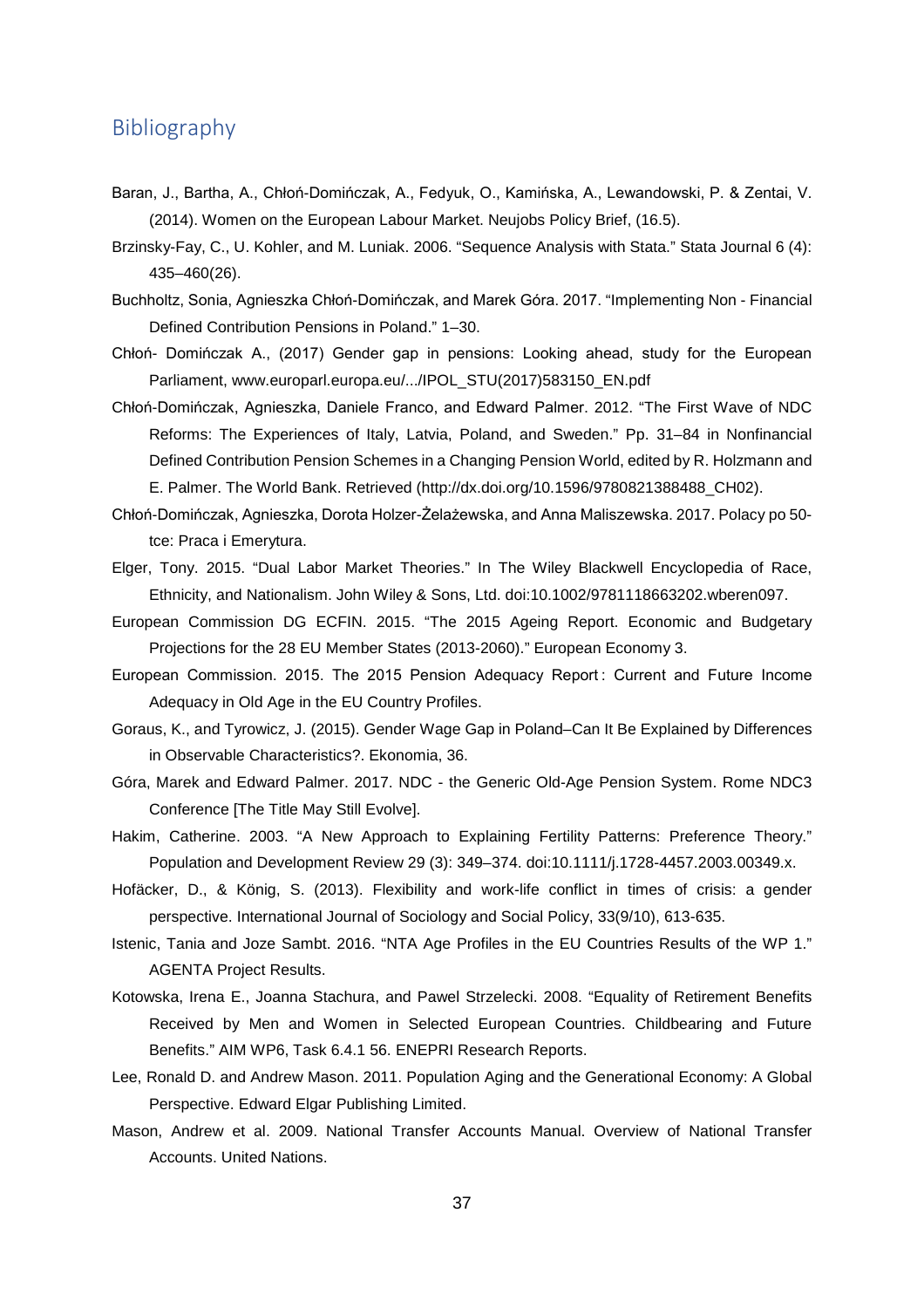- Matysiak A., D. Węziak-Białowolska. 2016. Country-Specific Conditions for Work and Family Reconciliation: An Attempt at Quantification, "European Journal of Population", Vol. 32, No 4, s. 475–510.
- Matysiak, A., and Steinmetz, S. 2008. Finding their way? female employment patterns in West Germany, East Germany, and Poland. European sociological review, 24(3), 331-345.
- OECD (2017), Dare to Share: Germany's Experience Promoting Equal Partnership in Families, Paris.
- OECD. 2015. Pensions at a Glance 2015: OECD and G20 Indicators. Retrieved (http://dx.doi.org/10.1787/pension\_glance-2015-en).
- Reich, Michael, David M. Gordon, and Richard C. Edwards. 1973. "A Theory of Labor Market Segmentation." The American Economic Review 63 (2): 359–65.
- Rostgaard T., Family Policies in Scandinavia, Friedrich-Ebert-Stiftung, Berlin, 2014;
- Spasova, Slavina, Denis Bouget, Dalila Ghailani, and Bart Vanhercke. 2017. Access to Social Protection for People Working on Non-Standard Contracts and as Self-Employed in Europe.
- Vitali, Agnese, Francesco C. Billari, Alexia Prskawetz, and Maria Rita Testa. 2007. "Preference Theory and Low Fertility: A Comparative Perspective." Working Papers 001. "Carlo F. Dondena" Centre for Research on Social Dynamics (DONDENA), Università Commerciale Luigi Bocconi. https://ideas.repec.org/p/don/donwpa/001.html.